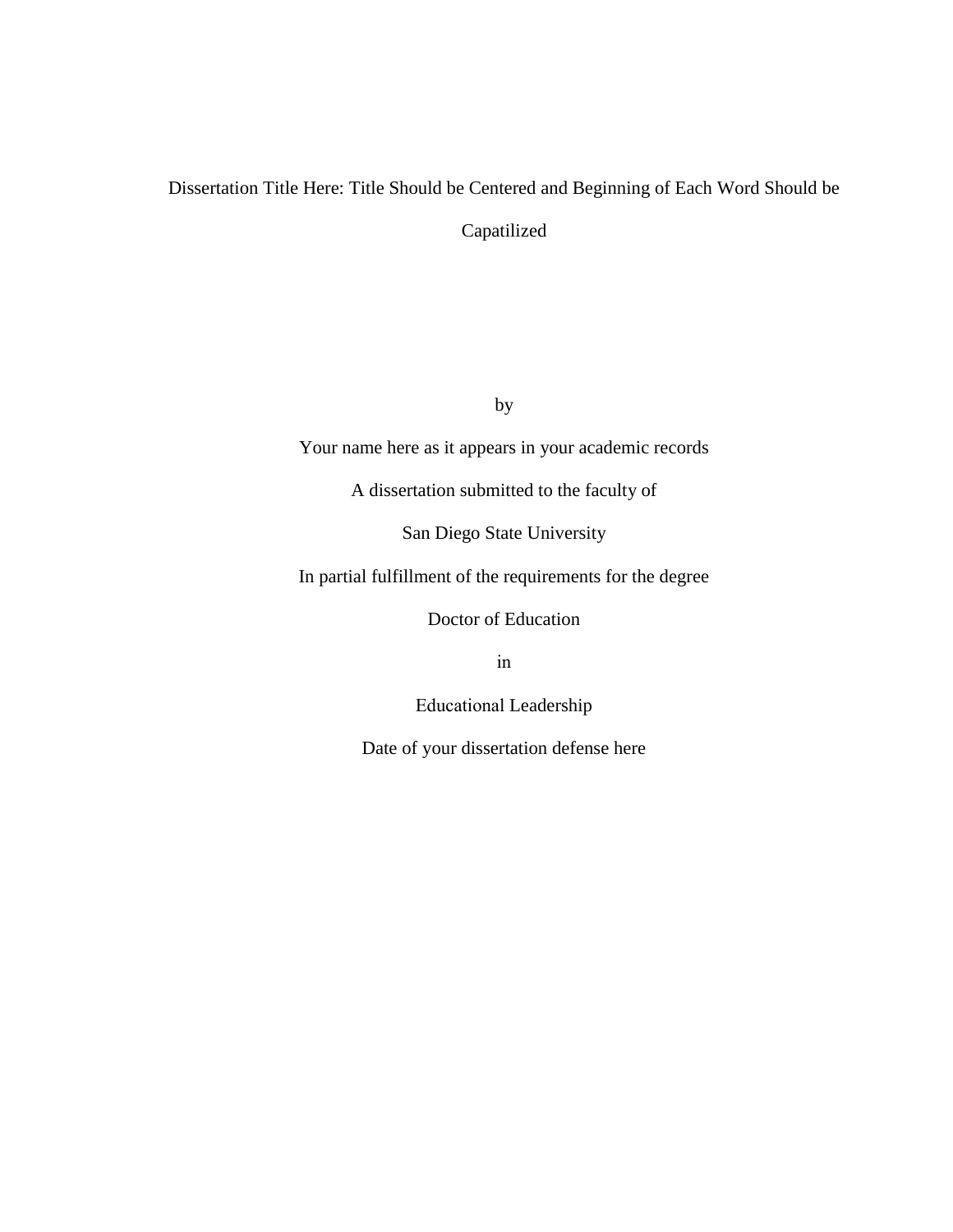## **SAN DIEGO STATE UNIVERSITY**

The Undersigned Faculty Committee Approves the

Dissertation of

Dr. Your Name Here

Type in Title of Dissertation Here with Headline Style Capitalizaton

Type in Faculty Name (no DR or PhD), Chair Type in Name of Department or School

\_\_\_\_\_\_\_\_\_\_\_\_\_\_\_\_\_\_\_\_\_\_\_\_\_\_\_\_\_\_\_\_\_\_\_\_\_\_\_\_\_\_\_\_\_

Type in Faculty Name (no DR or PHD) Type in Name of Department or School

\_\_\_\_\_\_\_\_\_\_\_\_\_\_\_\_\_\_\_\_\_\_\_\_\_\_\_\_\_\_\_\_\_\_\_\_\_\_\_\_\_\_\_\_\_

Type in Faculty Name (no DR or PHD) Type in Name of Department or School

\_\_\_\_\_\_\_\_\_\_\_\_\_\_\_\_\_\_\_\_\_\_\_\_\_\_\_\_\_\_\_\_\_\_\_\_\_\_\_\_\_\_\_\_\_

Fourth Member, if needed Type in Name of Department or School

\_\_\_\_\_\_\_\_\_\_\_\_\_\_\_\_\_\_\_\_\_\_\_\_\_\_\_\_\_\_\_\_\_\_\_\_\_\_\_\_\_\_\_\_\_

\_\_\_\_\_\_\_\_\_\_\_\_\_\_\_\_\_\_\_\_\_\_\_\_\_\_\_\_\_\_ Approval Date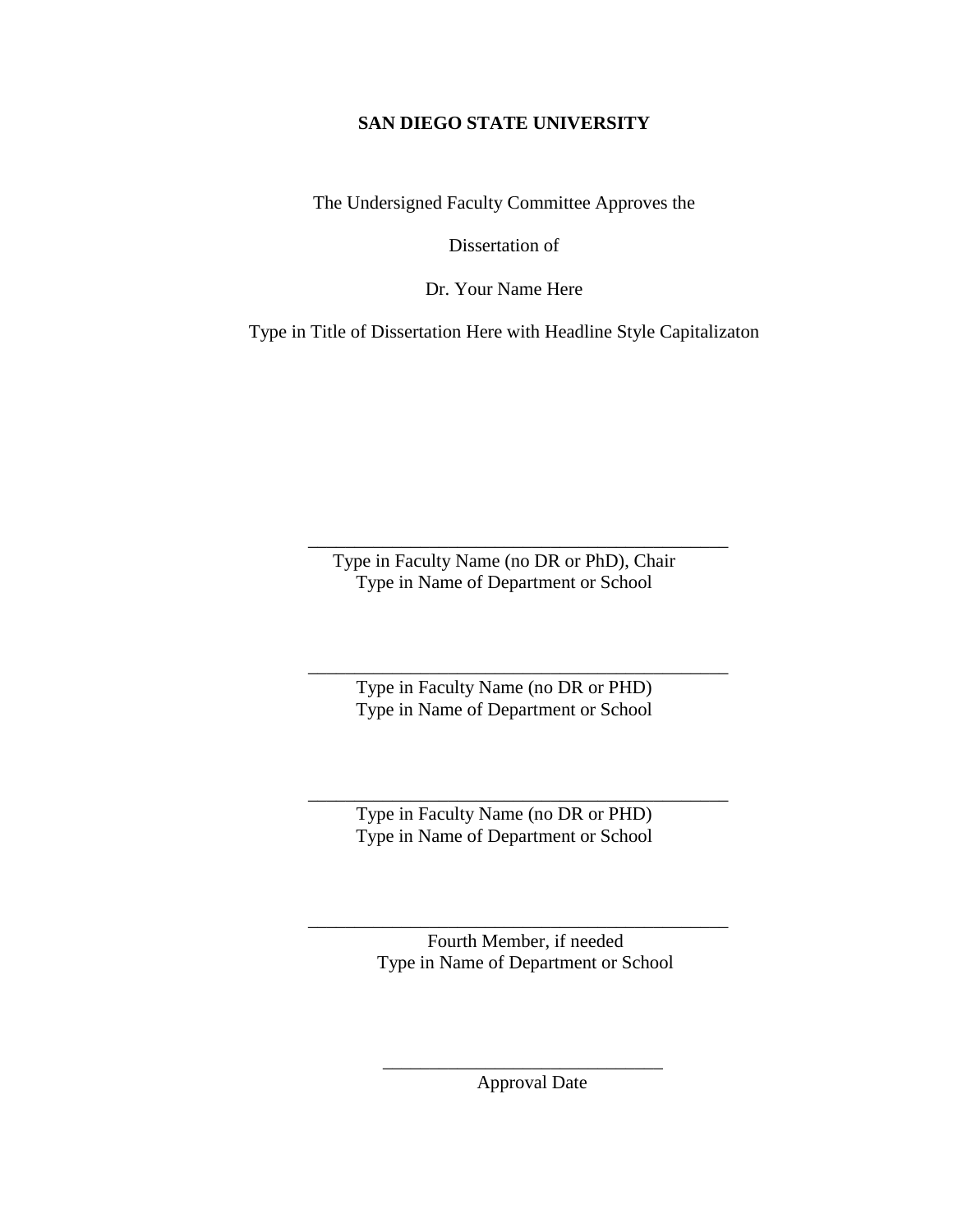Copyright © Year

by

Type Your Name Here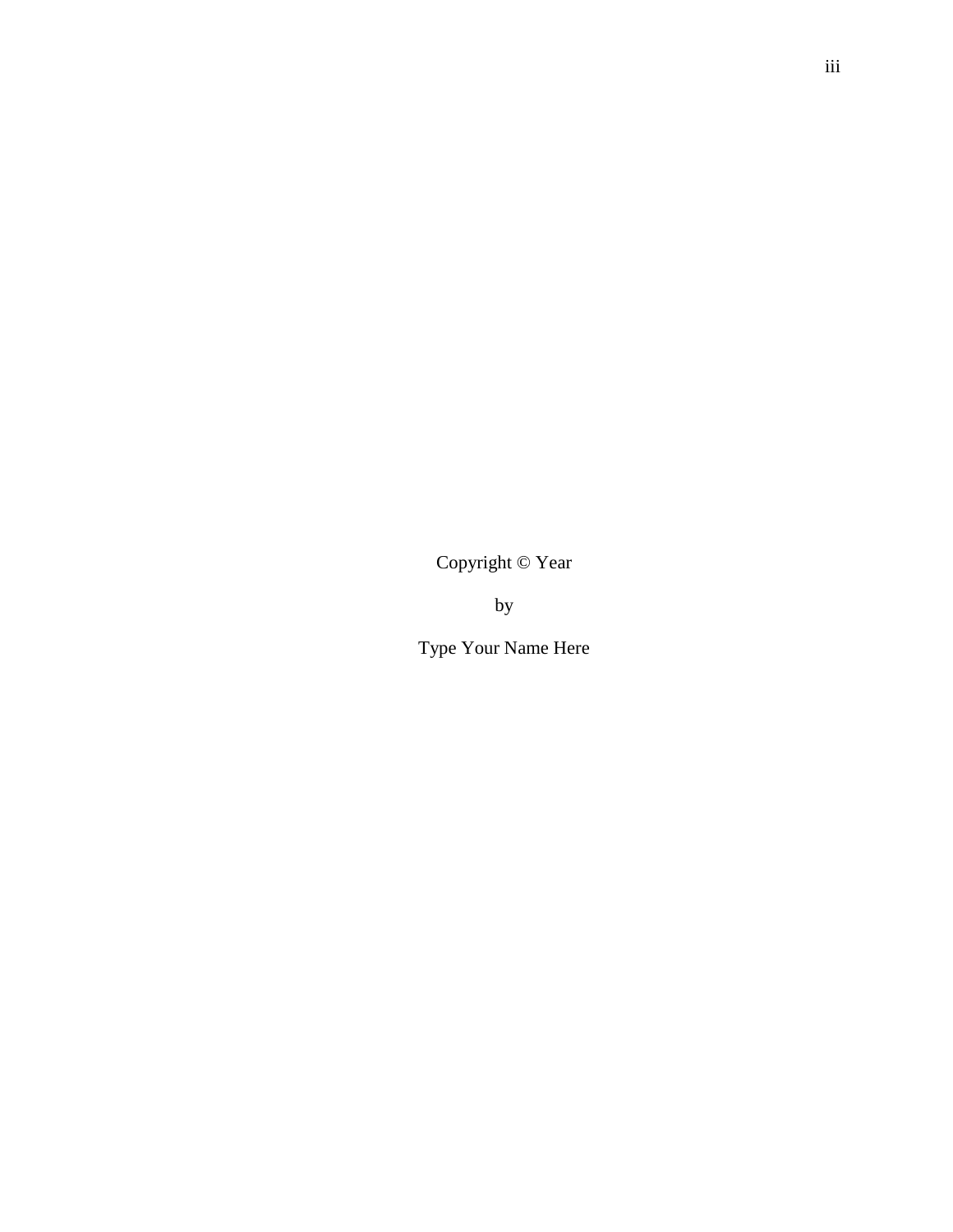## ABSTRACT

The first line of the abstract should not be indented. The title of this section (abstract) should be centered at the top of the page and in all caps. The title should not be bolded. This is true for all subsequent section headings (i.e., the title is centered at the top of the page, is in all caps, is NOT bolded). The abstract should be no more than 250 words. The pages preceding the copyright page should not be numbered at all and the copyright page through the acknowledgements/dedication should all be in roman numerals starting with "iii". Also note that a running head is not included on any of the pages within the manuscript. Within the next section is an example of the table of contents. The table of content headings listed below are provided as examples to demonstrate how some sections of the dissertation are typically laid out; it is not a requirement that these exact section titles be used.

Keywords: can be included, but are not required.

## FOR ASD, SYNTHESIZE THE FINDINGS INTO ONE ABSTRACT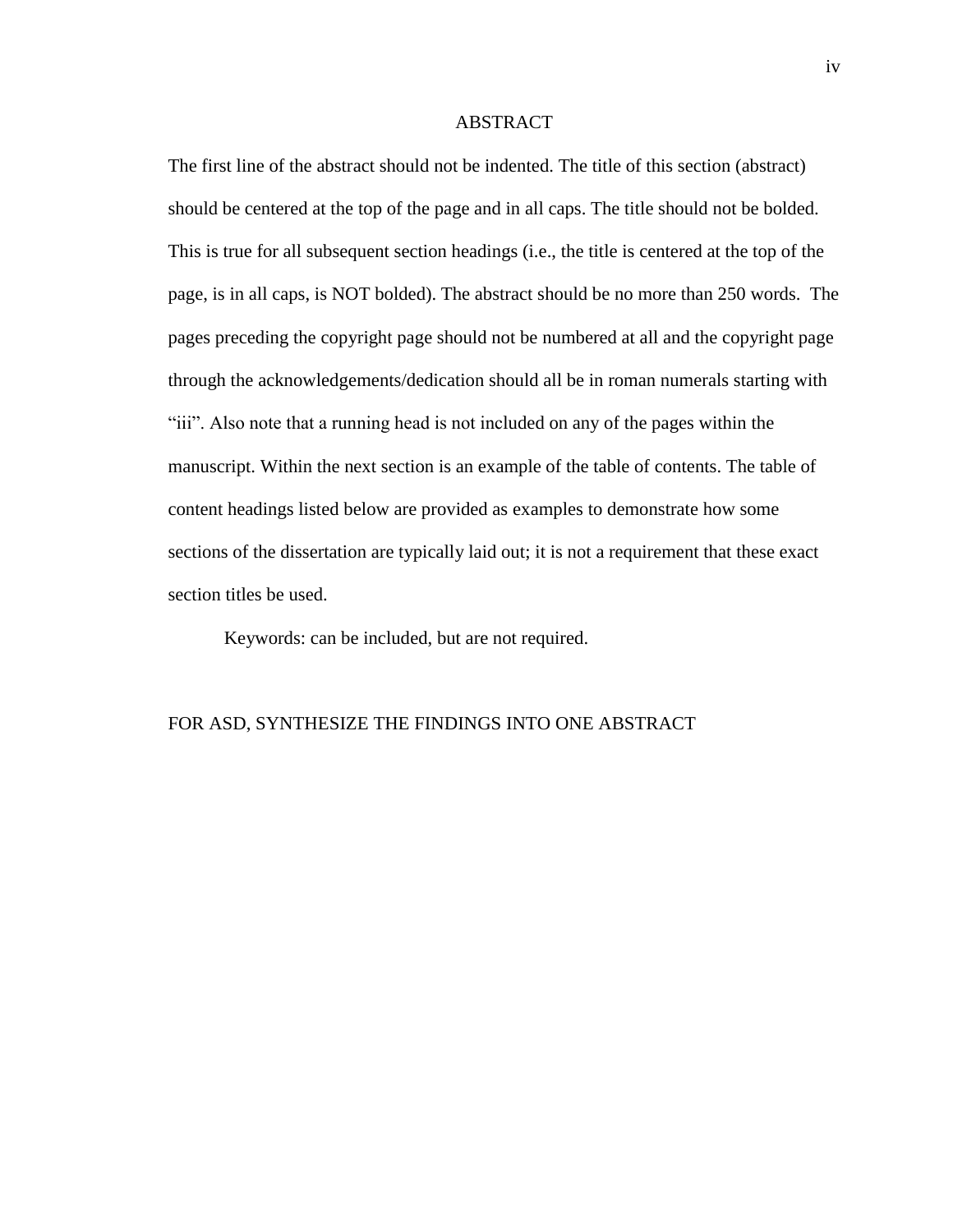# TABLE OF CONTENTS - FOR TRADITIONAL

| iv             |
|----------------|
| xi             |
| xii            |
| xiii           |
| $\mathbf{1}$   |
| $\mathbf{1}$   |
| $\overline{2}$ |
| $\overline{4}$ |
| 6              |
| 12             |
| 13             |
| 15             |
| 17             |
| 19             |
| 21             |
| 22             |
| 23             |
| 23             |
| 23             |
| 33             |
| 40             |
| 41             |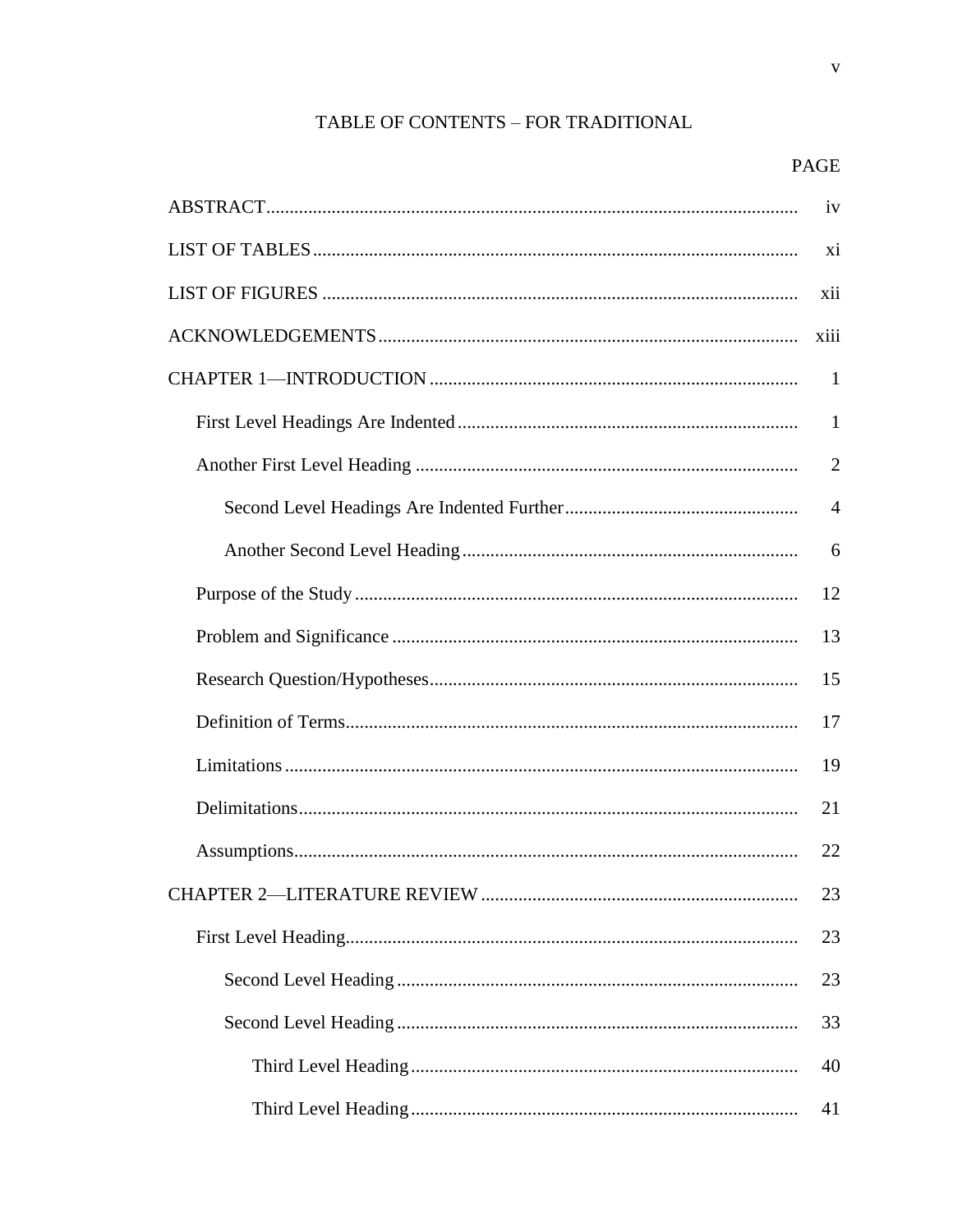| 46  |
|-----|
| 50  |
| 50  |
| 51  |
| 51  |
| 54  |
| 64  |
| 65  |
| 68  |
| 70  |
| 71  |
| 72  |
| 73  |
| 74  |
| 88  |
| 96  |
| 100 |
| 101 |
| 111 |
| 115 |
| 117 |
| 119 |
| 121 |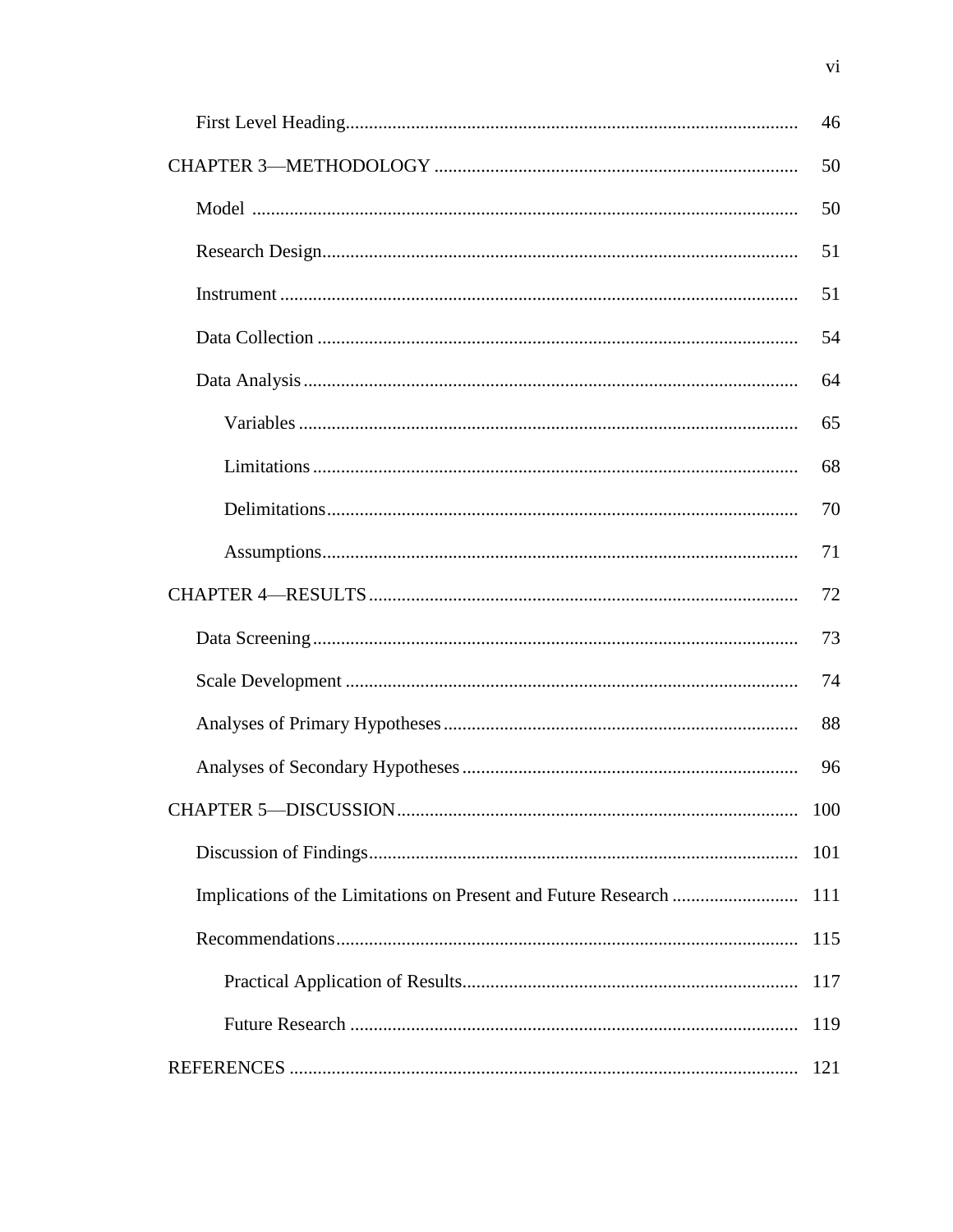# APPENDICES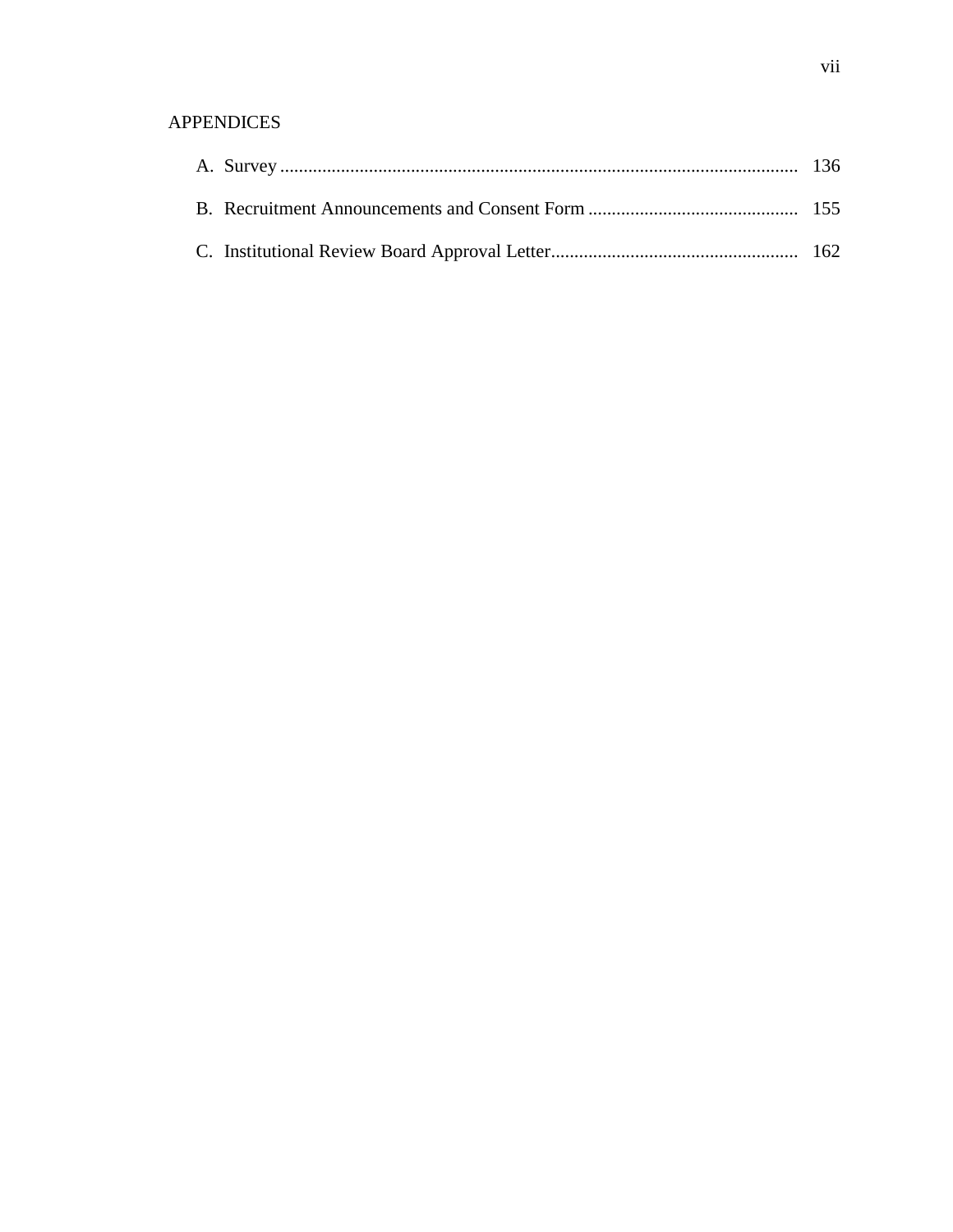# TABLE OF CONTENTS - FOR ASD

viii

|  | iv             |  |  |  |  |
|--|----------------|--|--|--|--|
|  |                |  |  |  |  |
|  |                |  |  |  |  |
|  | xiii           |  |  |  |  |
|  | $\mathbf{1}$   |  |  |  |  |
|  | 1              |  |  |  |  |
|  | $\overline{2}$ |  |  |  |  |
|  | 5              |  |  |  |  |
|  | 11             |  |  |  |  |
|  | 11             |  |  |  |  |
|  | 18             |  |  |  |  |
|  | 25             |  |  |  |  |
|  | 26             |  |  |  |  |
|  | 35             |  |  |  |  |
|  | 38             |  |  |  |  |
|  | 40             |  |  |  |  |
|  | 41             |  |  |  |  |
|  | 41             |  |  |  |  |
|  | 44             |  |  |  |  |
|  | 45             |  |  |  |  |
|  | 46             |  |  |  |  |
|  | 47             |  |  |  |  |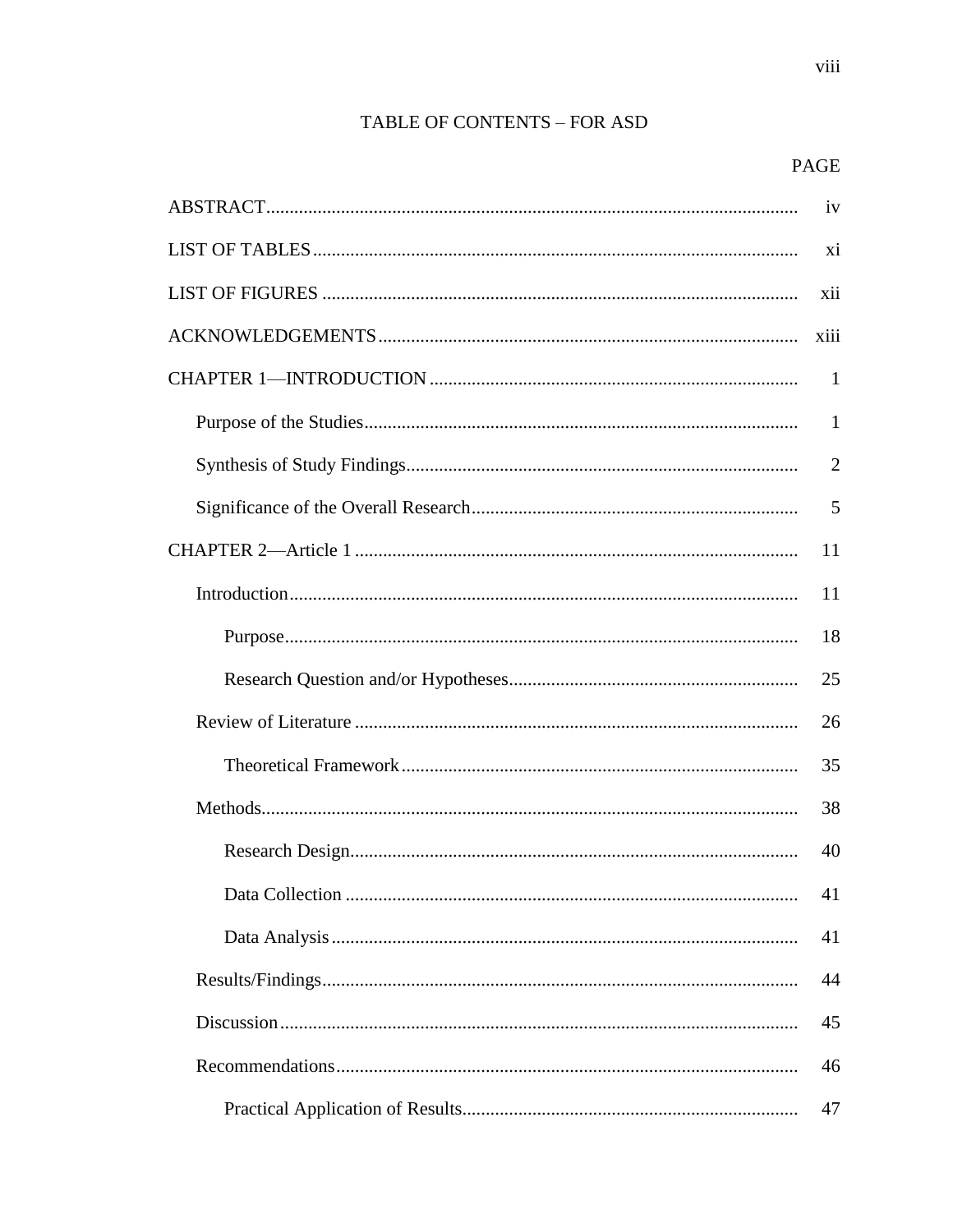| 48  |
|-----|
| 49  |
| 51  |
| 51  |
| 55  |
| 58  |
| 64  |
| 66  |
| 67  |
| 76  |
| 77  |
| 86  |
| 89  |
| 95  |
| 98  |
| 104 |
| 106 |
| 106 |
| 107 |
| 107 |
| 111 |
| 113 |
| 118 |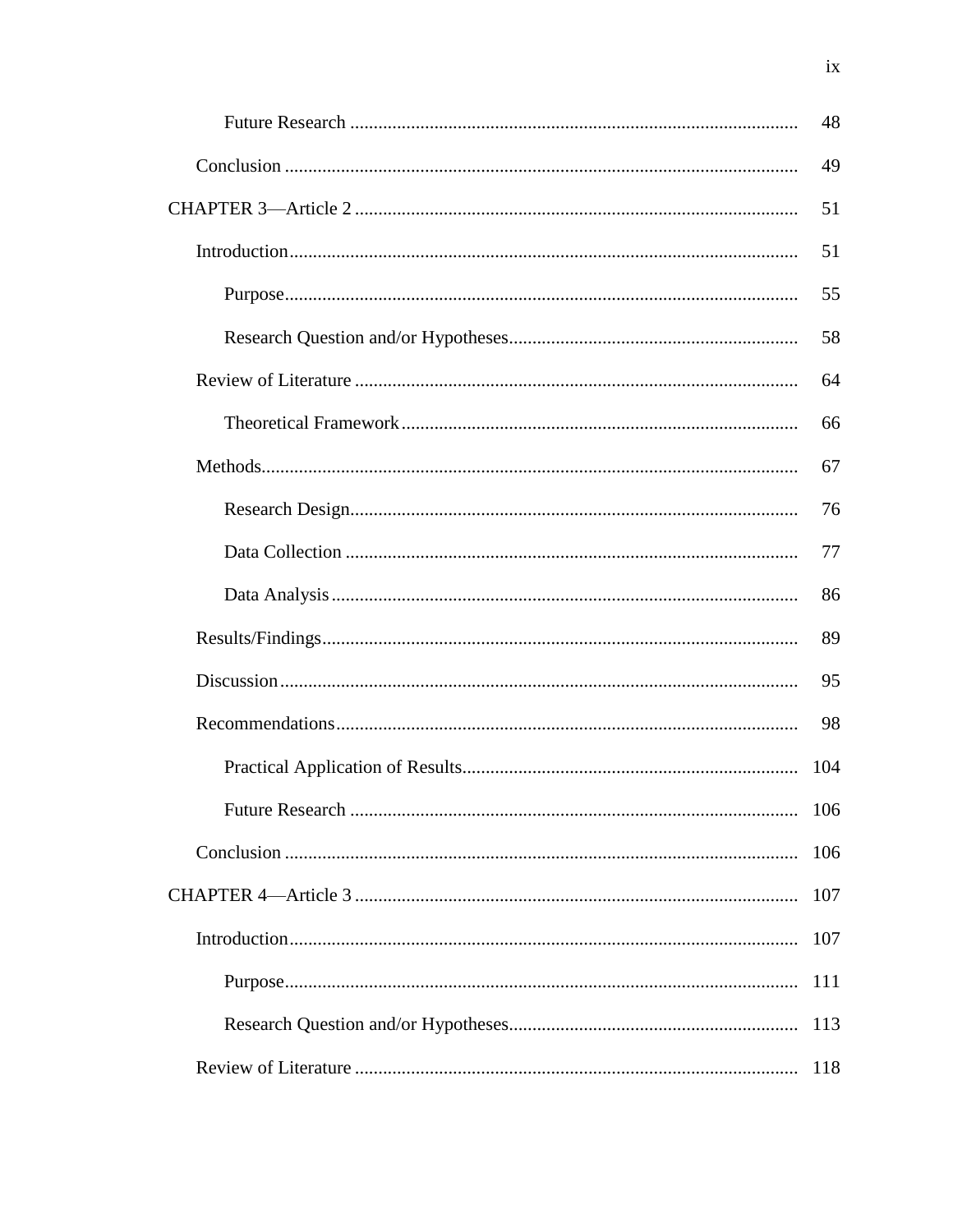|                   | 125 |
|-------------------|-----|
|                   | 129 |
|                   | 135 |
|                   | 141 |
|                   | 144 |
|                   | 153 |
|                   | 156 |
|                   | 162 |
|                   | 166 |
|                   | 169 |
|                   |     |
| <b>APPENDICES</b> |     |
|                   | 193 |
|                   | 205 |
|                   |     |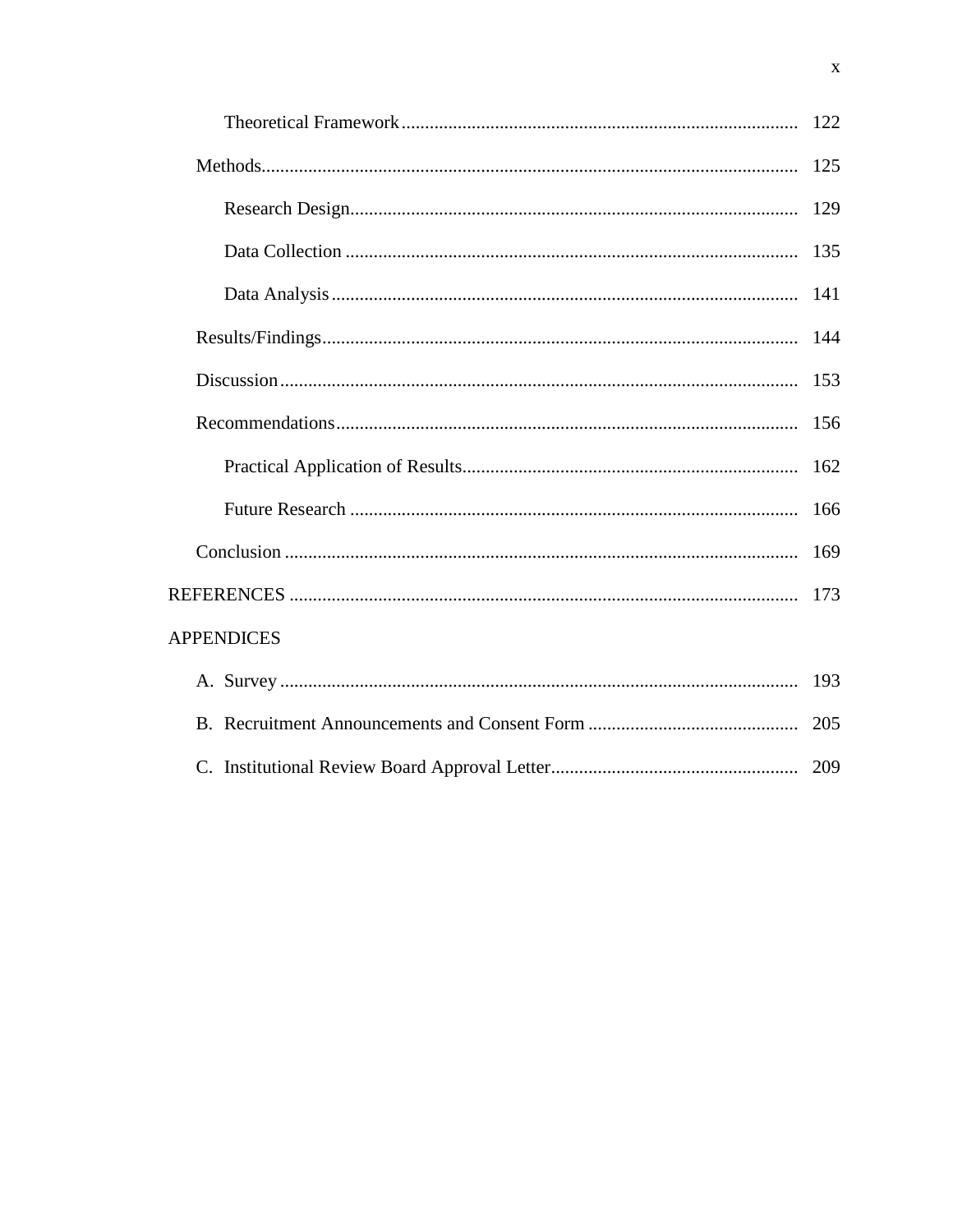## LIST OF TABLES

| Table 1. Tables Are Listed in the Order They Appear in the Manuscript         | -67 |
|-------------------------------------------------------------------------------|-----|
|                                                                               | 74  |
| Table 3. Here is an Example of How a Title Should Look if it Extends Beyond a | 86  |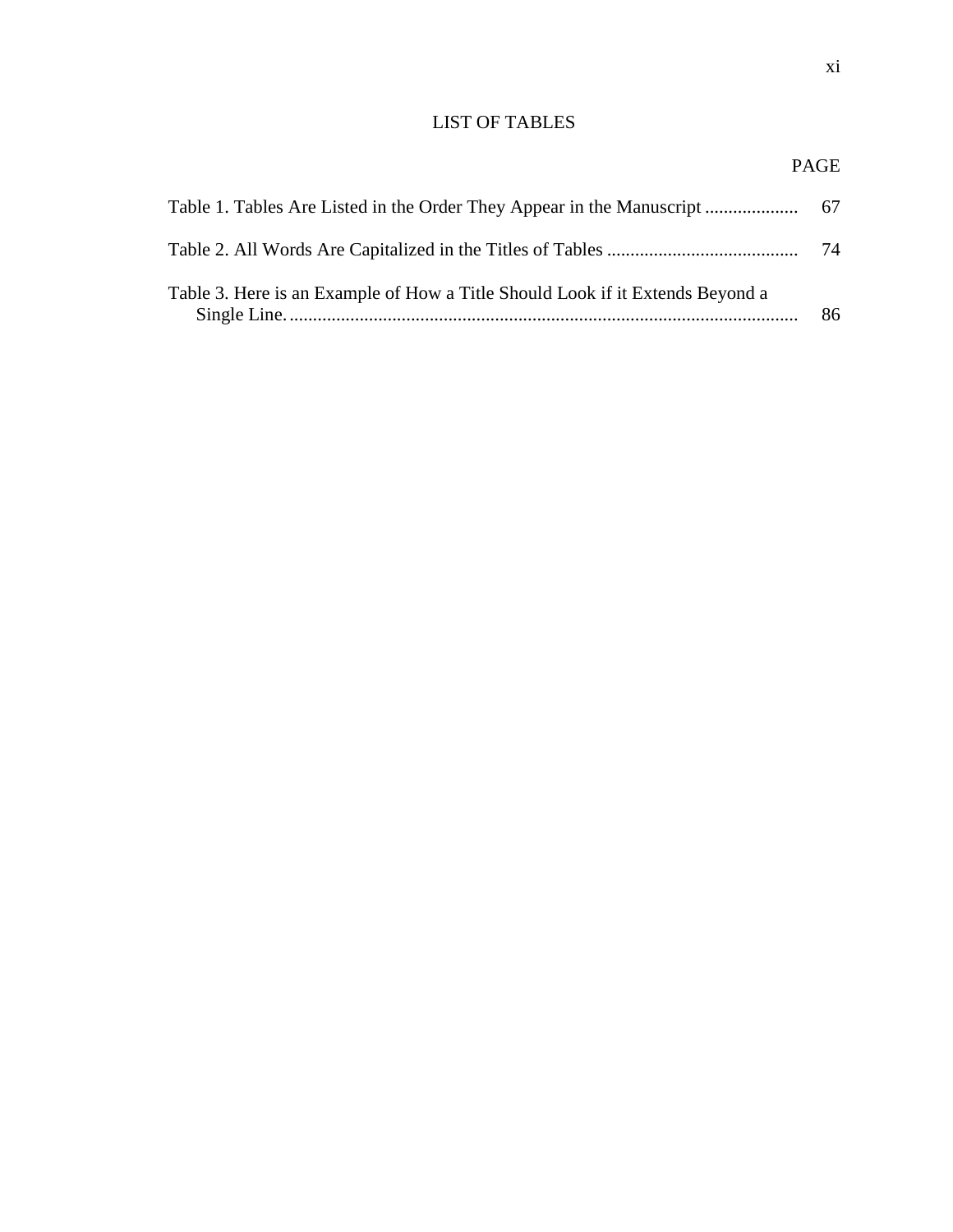# xii

## LIST OF FIGURES

# PAGE Figure 1. Figures are listed in the order they appear in the manuscript........................ 49 Figure 2. Only the first word in the figure title is capitalized....................................... 62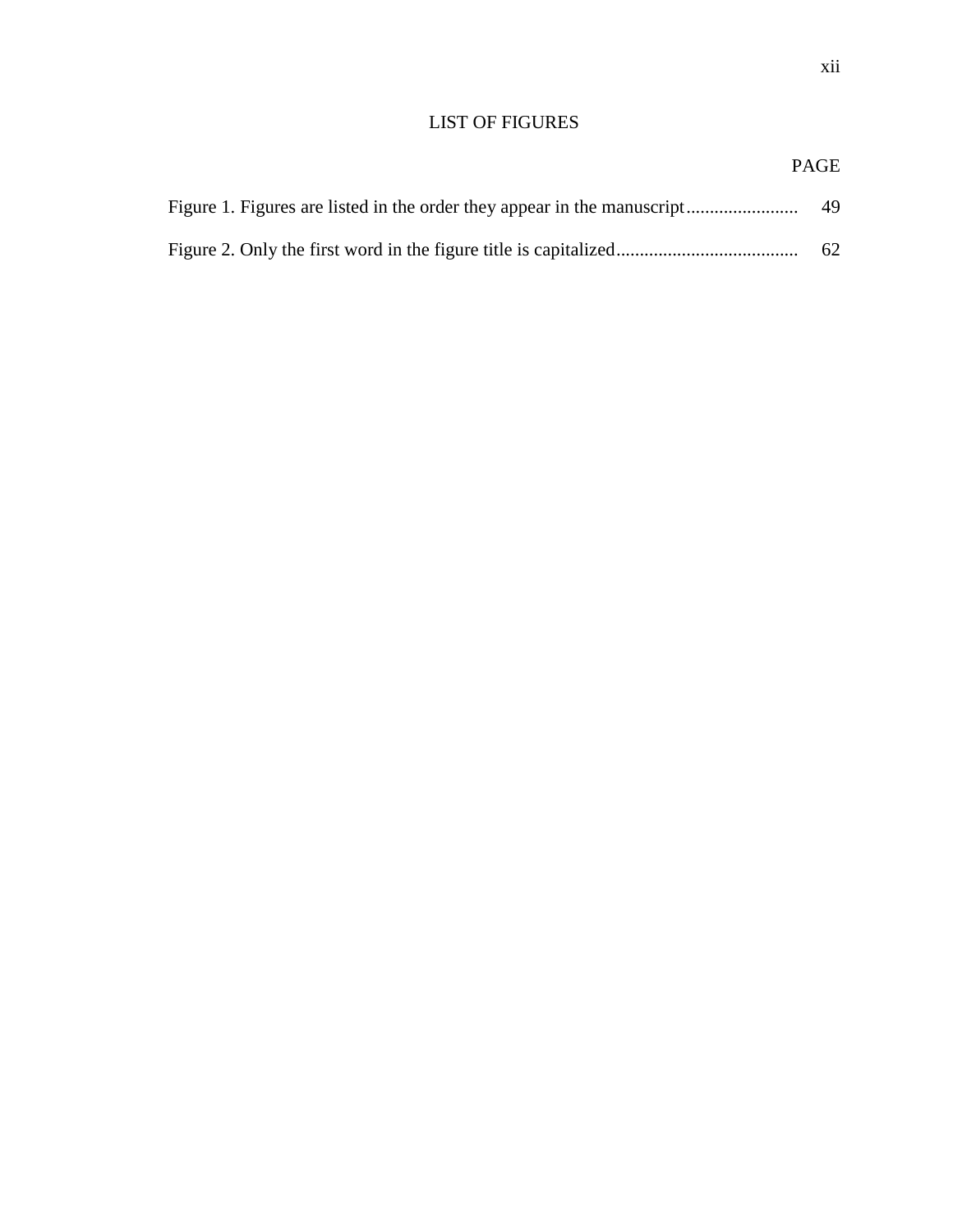# ACKNOWLEDGMENTS

The acknowledgments section is optional. If this page is included, the title should be centered at the top of the page and in all caps.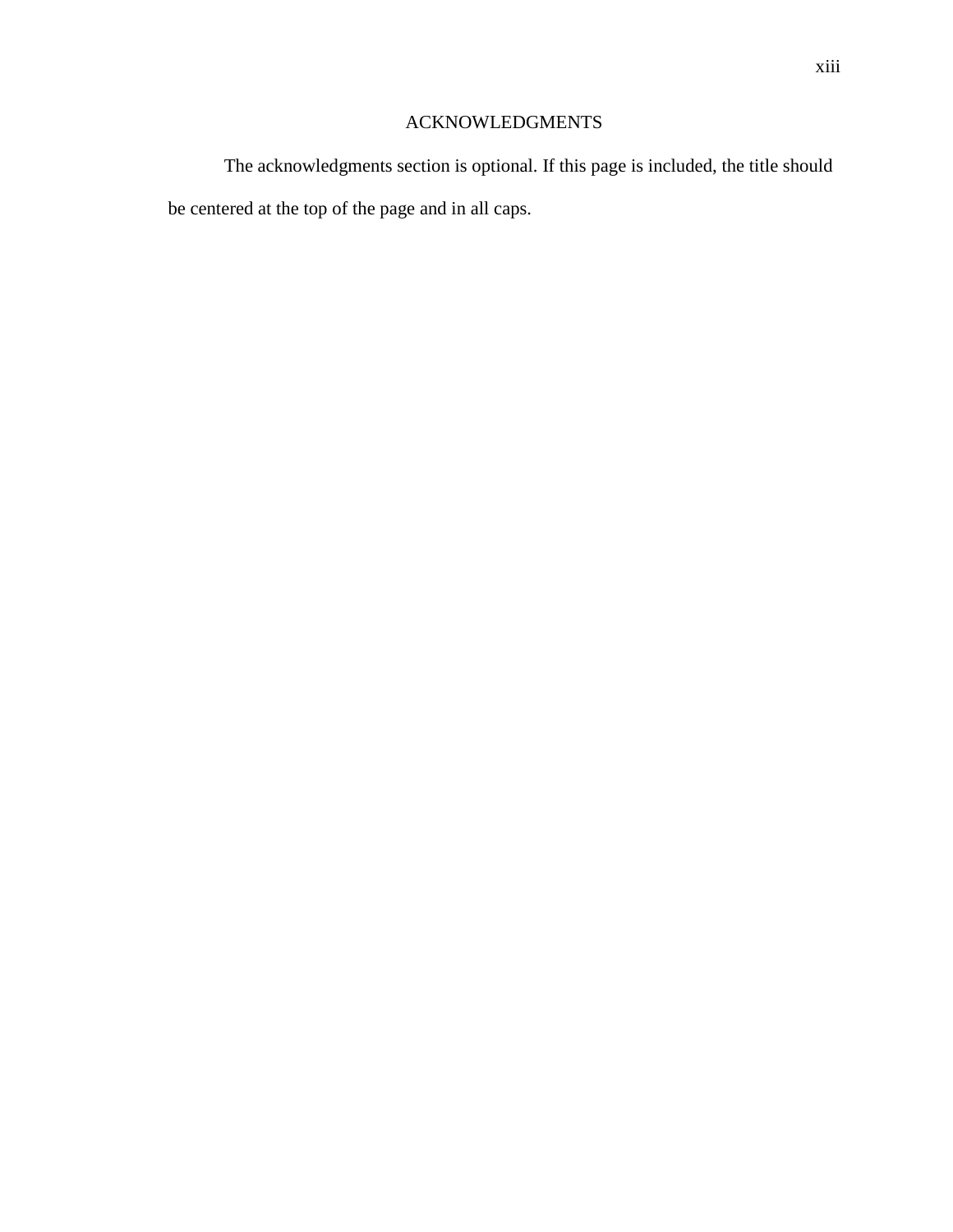*A dedication page may also be included, but is optional. If a dedication page is included, no title is provided on the page. The dedication should be centered.*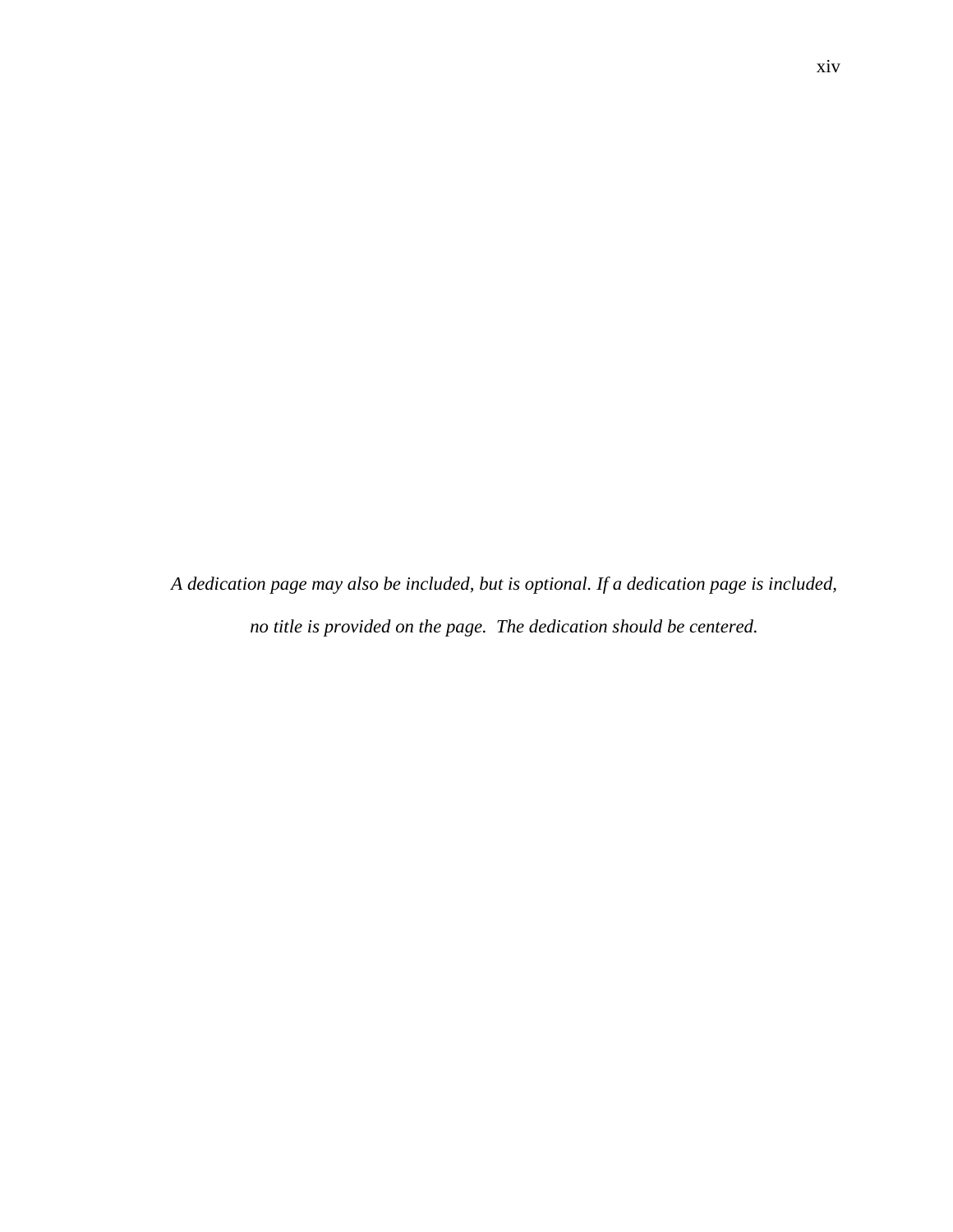### CHAPTER 1—INTRODUCTION

#### **First Level Heading is Centered, Bolded and First Letter of Words Capitalized**

The first line is indented. All sections of the manuscript should have a 1.5-inch margin on the left side and a one-inch margin on the top, bottom and right sides. In addition, all sections should be double-spaced. Page numbering starts with a "1" on this page. Note that this style guide has been developed to address formatting questions/issues students typically have. For detailed information on the formatting requirements for students, please see the APA 6th edition Publication Manual.

### **Another First Level Heading**

Here is an example of a citation for a website where no author is listed (American Association of Community Colleges, 2009). Here is an example of a citation for a government agency website (U.S. Department of Education [USDOE], 2003). The first time this type of citation is included in text, the name of the agency along with its acronym are provided. In all following citations in the text, only the acronym is used (USDOE, 2003).

Here is an example of a citation with two authors (Cohen & Brawer, 2008). Here is an example of a citation for which more than two authors are included (Brinkworth, McCann, Matthews, & Nordstrom, 2009). Here is an example of a citation used when there are more than one reference within the manuscript with the same author and date (Astin, 1993a). To signify which reference a citation goes with, a letter is placed at the end of the citation, in this case an "a" (Astin, 1993a) or a "b" (Astin, 1993b). Here is an example of a citation used when the author(s) are noted in the text: Hawley and Harris (2006), for example, found that students who believed they could face challenges were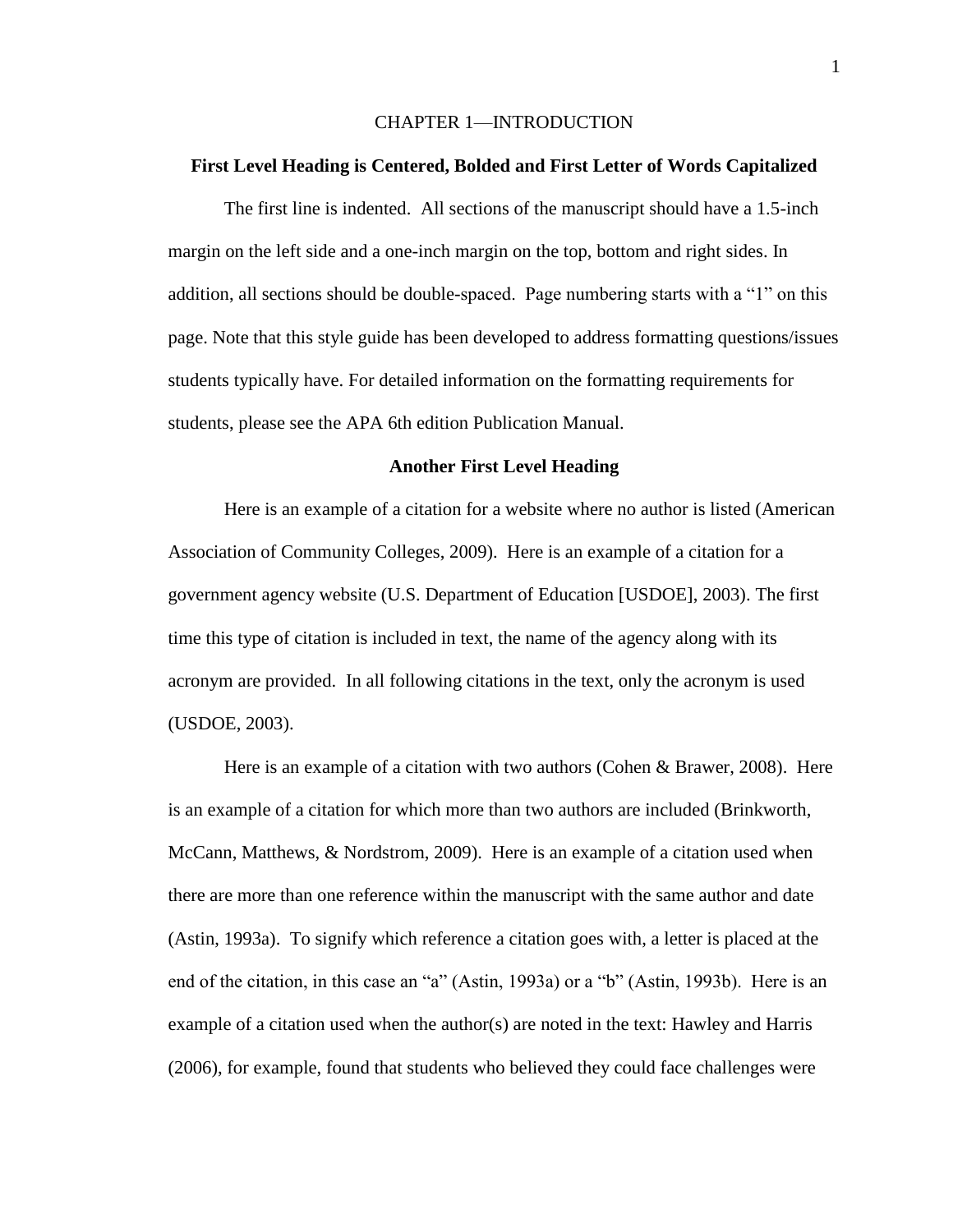better able to strategically anticipate and plan how to incorporate challenges into their academic schedule, resulting in greater levels of success. Here is an example of a citation used when multiple references are included in a single citation (Gloria & Ho, 2003; Rayle, Robinson-Kurpius, & Arredondo, 2006; Rosenthal, 1995). Note that the citations are listed alphabetically. Here is an example of a citation for multiple references in a single citation all by the same author (Pervin, 1968, 1989, 2001). Here is an example of a citation used when a references has more than six authors (Nicpon et al., 2007). In this case, "et al" is used in place of listing all authors.

Here is an example of a citation for a quote; note that "the quote is provided and then the reference includes a page number" (De Raad & Perugini, 2002, p. 29). When the author is noted in the text, a citation for a quote would look like this: To clarify, Lazarus (1961) states "persons can be classified into types by their pattern of traits" (p. 53). Here is an example of a citation used when referencing a secondary source (as cited in Martin & Swartz-Kulstad, 2000). Note that secondary sources should be avoided if possible; original references are preferred. Secondary sources are typically used when an original work is unavailable/out of print.

### **Second Level Headings are Bolded, Flush Left and Beginning of Words Capitalized**

The first time an acronym for a word/phrase is used within the manuscript, it is written out and the acronym is provided in parentheses. For example, when referring to grade point average (GPA) or Scholastic Assessment Test (SAT) scores, any future references to GPA or SAT do not need to be spelled out after the first time.

# **Third level headings are bolded, indented and only the first word is capitalized.** Note that third level headings end with a period. Only third level headings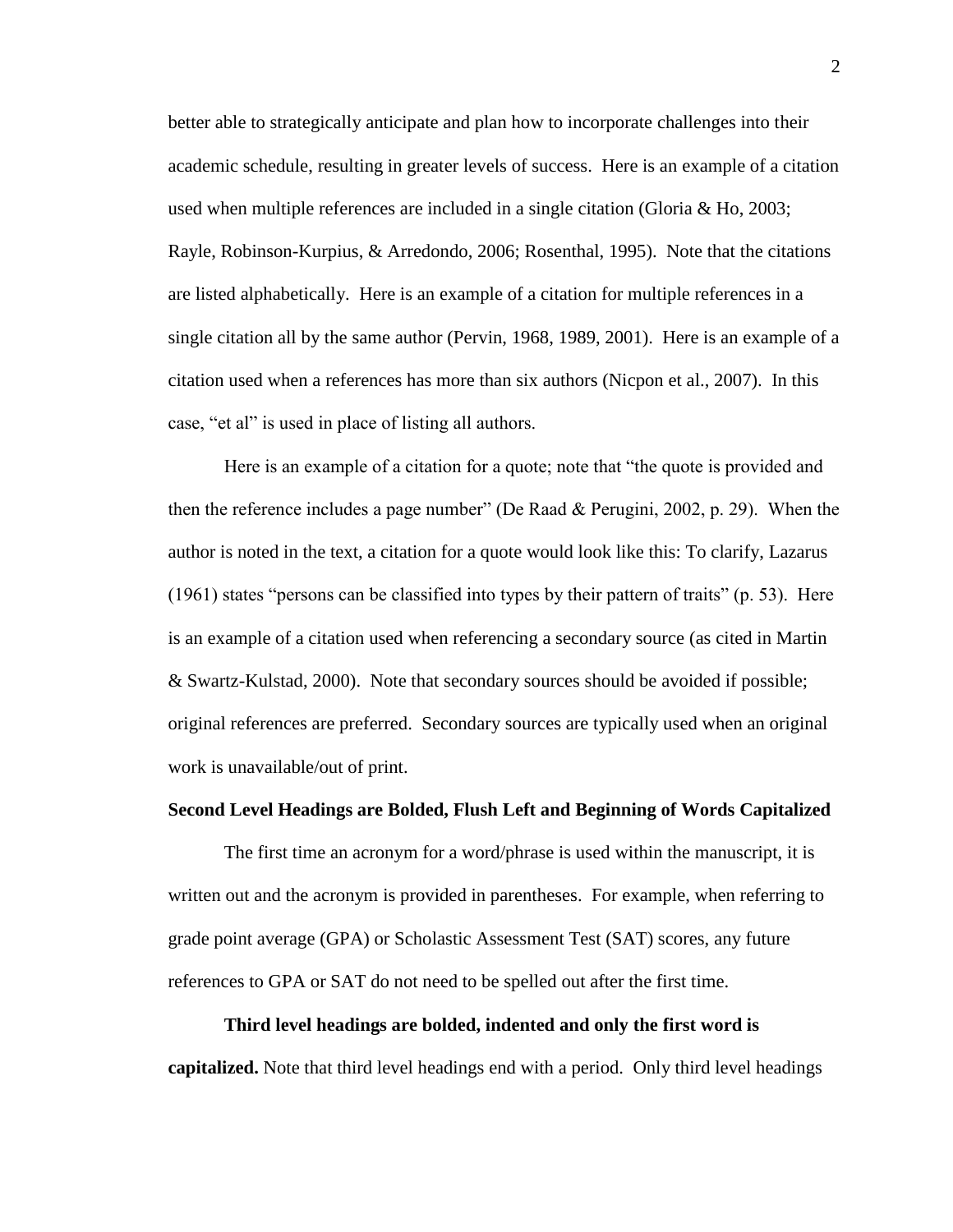have been included within this style guide. For information on fourth level headings and beyond, please see the APA 6<sup>th</sup> edition Publication Manual.

# **Hypotheses (Or Research Questions)**

- 1. Hypotheses/Research Questions can be listed in numbered fashion.
- 2. Here is Hypotheses/Research Question 2.
- 3. Here is Hypotheses/Research Question 3.

## **Definition of Terms**

*The term to be defined should be italicized:* Definition of the term should appear one space after the colon.

*Another term*: Definition of the term here.

A page break should be included between chapters 1 and 2.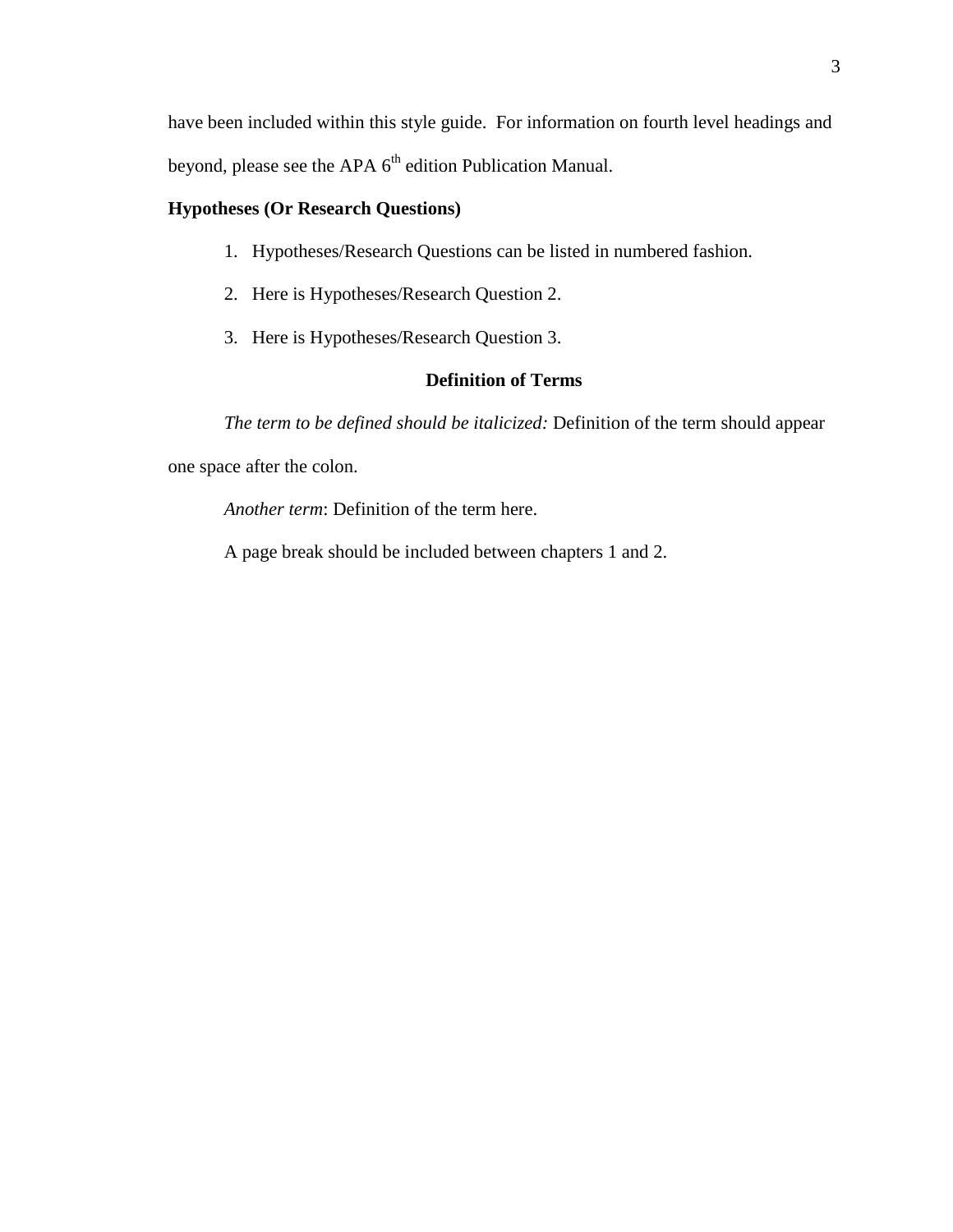### CHAPTER 2—LITERATURE REVIEW

## **First Level Heading**

Here is an example of a footnote<sup>1</sup> included in the text. Note that the footnote details are included on the bottom of the page. The footnote can be single-spaced or double-spaced and should be in 10 point font. Footnotes should be brief and express only a single idea.

Here is an example of a figure. A statement should be provided which informs the reader of the purpose of the figure and which provides the figure number. For example: For additional information on the fit model proposed within this research, refer to Figure 1. After the figure is referenced within the text, the figure should be provided. Below the figure, the figure number should be provided in italics followed by the title of the figure.



*Figure 1.* Example of a figure.

 $\overline{a}$ 

A page break should be included between chapters 2 and 3.

 $<sup>1</sup>$  Here is the footnote. It provides additional content/clarification of a concept. Footnotes can be single or</sup> double spaced.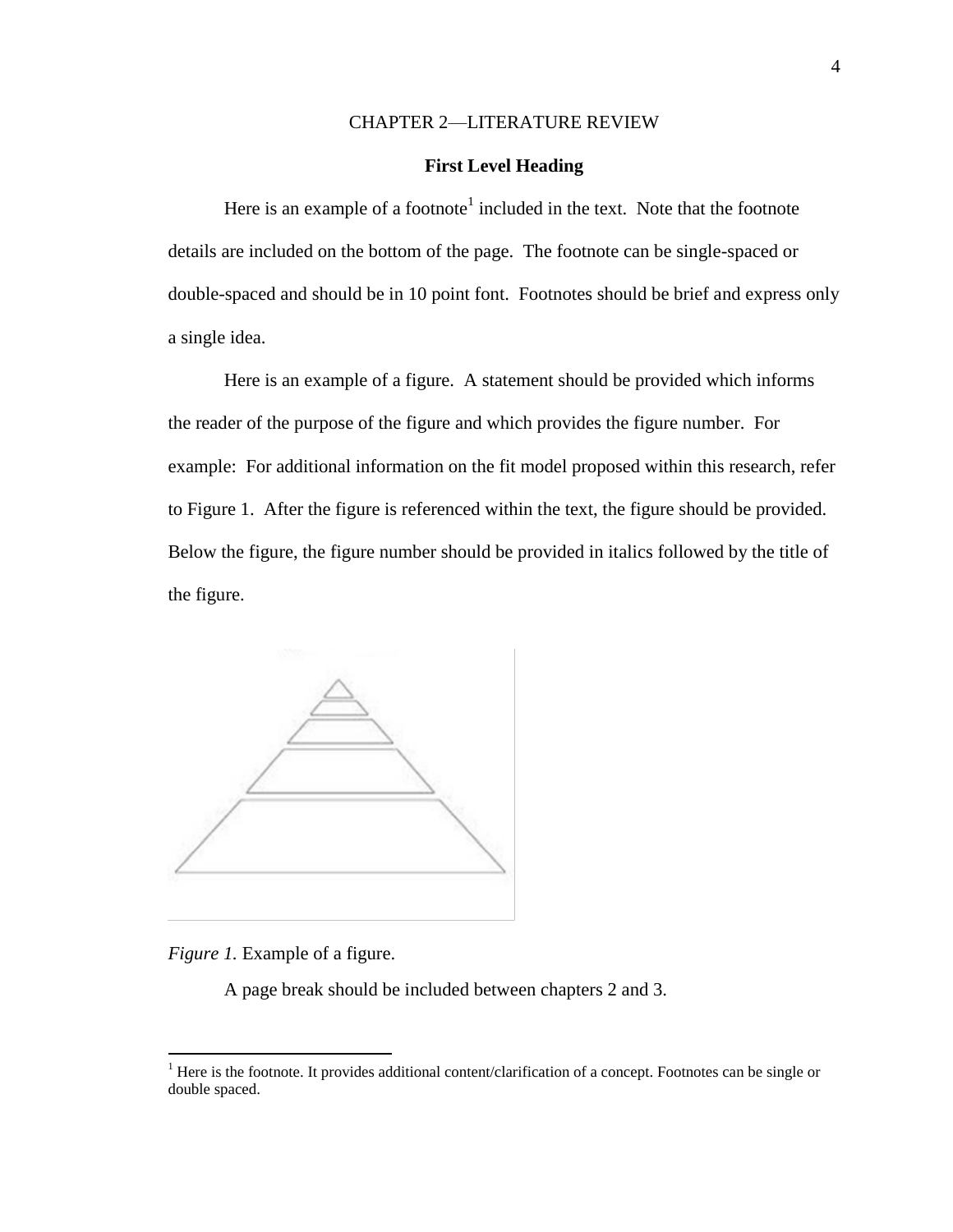## CHAPTER 3—METHODOLOGY

Note that a heading does not need to be included after a chapter title. A first level heading can be included after the chapter title, but it is not a requirement.

Here are a few examples of how appendices can be referenced within the text: The first page of the survey included the consent form (see Appendix A for all surveys). Copies of the recruitment announcements and consent forms are included in Appendices B and C.

A page break should be included between chapters 3 and 4.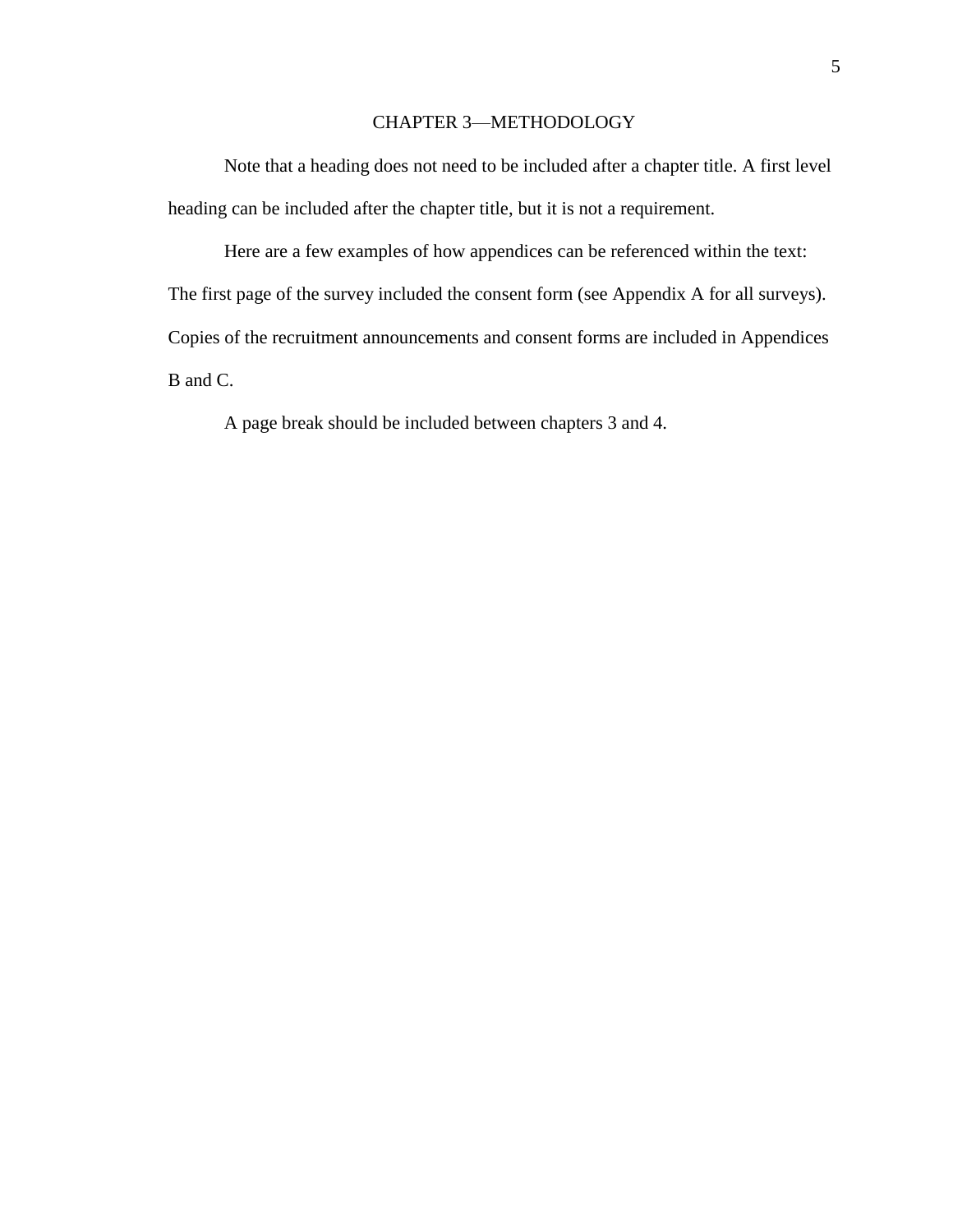### CHAPTER 4—RESULTS

Tables should be referred to within the text using the table number in parentheses (Table 15) or by stating "Table 16 shows…" or something similar. "Table above", "Table below" or "Table on page…" should never be used. Note that the table is labeled by its number on one line, then the table title in intalics is included on the next line and then the table itself is provided. No extra spaces should be placed between the manuscript text, table number, table title, or table. The beginning of each word in the table title should be capitalized.

Table 15

|   | Model                           | Sum of squares            | df               | Mean square  | $\boldsymbol{F}$ | Significance |
|---|---------------------------------|---------------------------|------------------|--------------|------------------|--------------|
| 1 | Regression<br>Residual<br>Total | 13.26<br>115.30<br>128.56 | 3<br>117<br>120  | 4.42<br>.99  | 4.49             | .005         |
| 2 | Regression<br>Residual<br>Total | 17.59<br>110.98<br>128.56 | 5<br>115<br>120  | 3.52<br>.965 | 3.65             | .004         |
| 3 | Regression<br>Residual<br>Total | 25.84<br>102.72<br>128.56 | 8<br>112<br>120  | 3.23<br>.92  | 3.52             | .001         |
| 4 | Regression<br>Residual<br>Total | 41.50<br>87.06<br>128.56  | 12<br>108<br>120 | 3.46<br>.81  | 4.29             | .000         |

*ANOVA of Blocks of Grade Point Average Predictor Variables in the Model*

*Note:* Any descriptive notes regarding the table should be placed here. "Note" should appear in italics. The font size of the note should match the font size of the table. Notes can be double or single-spaced. A note is necessary here to clarify what variables are included in each of the four models listed.

Within Table 15 and 16, font sizes have been changed in order to fit all

information in. It is acceptable for tables to be in 10 point, 11 point or 12 point font.

Table 15 and the table note are written in 11 point font. Table 16 is written in 10 point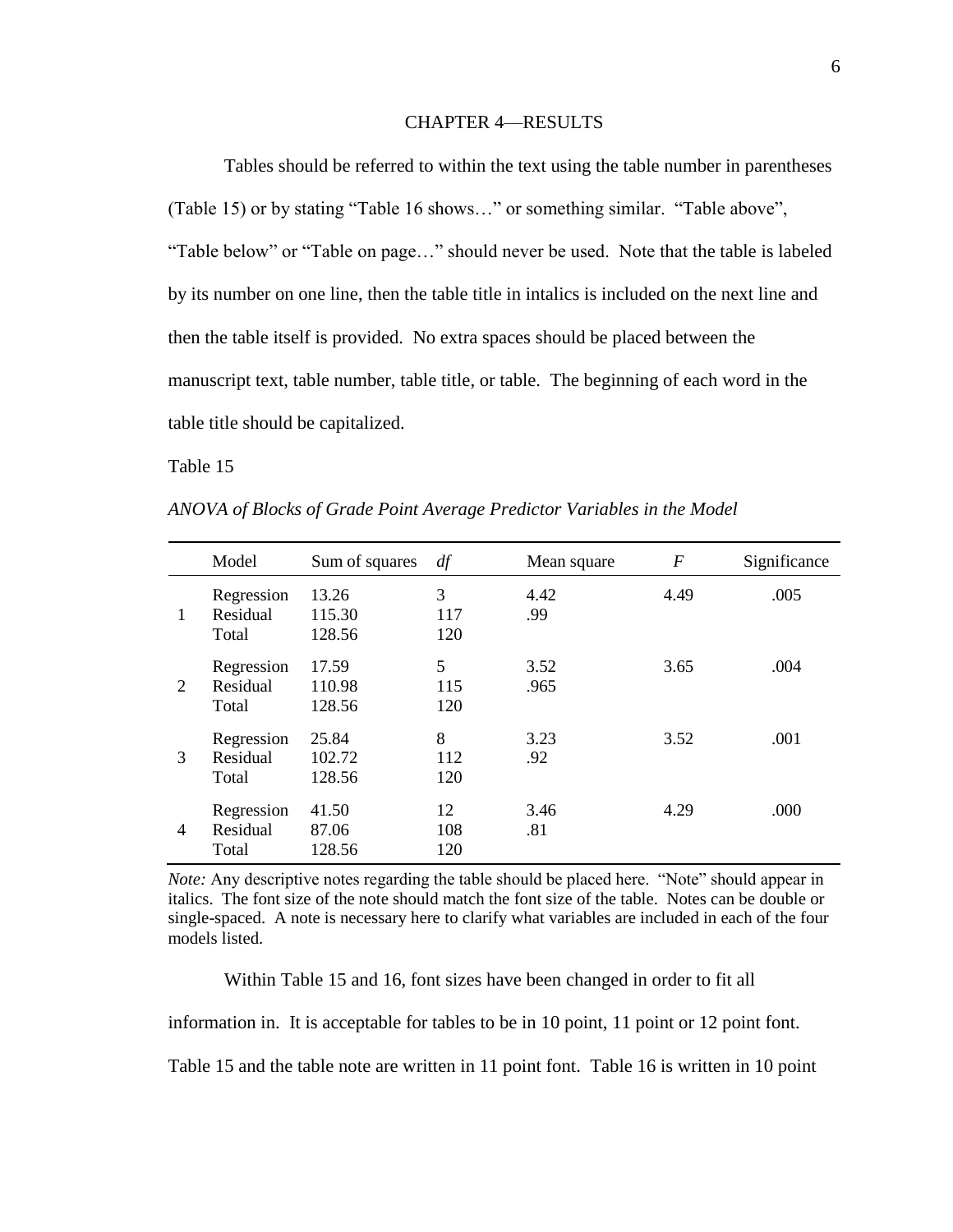font. If a note were to be included following table 16, it should be written in 10 point font.

## Table 16

# *Beta Weights of Predictor Variables in Model*

|                            | Unstandardized coefficients |            |                                         |         |              |
|----------------------------|-----------------------------|------------|-----------------------------------------|---------|--------------|
| Variable                   | $\beta$                     | Std. error | Standardized<br>coefficients<br>$\beta$ | t       | Significance |
| Age                        | .02                         | .01        | .20                                     | 2.07    | .04          |
| Gender                     | $-.47$                      | .18        | $-.22$                                  | $-2.57$ | .01          |
| Ethnicity                  | .05                         | .04        | .12                                     | 1.47    | .14          |
| Extroversion               | .01                         | .01        | .06                                     | .65     | .52          |
| Openness                   | $-.01$                      | .02        | $-.03$                                  | $-.33$  | .74          |
| Agreeableness              | .04                         | .02        | .20                                     | 1.99    | .05          |
| Conscientiousness          | .03                         | .02        | .20                                     | 2.09    | .04          |
| <b>Emotional stability</b> | .02                         | .01        | .11                                     | 1.26    | .21          |
| Faculty engagement         | $-.18$                      | .07        | $-.27$                                  | $-2.71$ | .01          |
| Peer engagement            | .06                         | .03        | .22                                     | 2.39    | .02          |
| Campus engagement          | $-.04$                      | .02        | $-.19$                                  | $-1.99$ | .05          |
| Academic engagement        | $-.02$                      | .04        | $-.05$                                  | $-.54$  | .59          |

A page break should be included between chapters 4 and 5.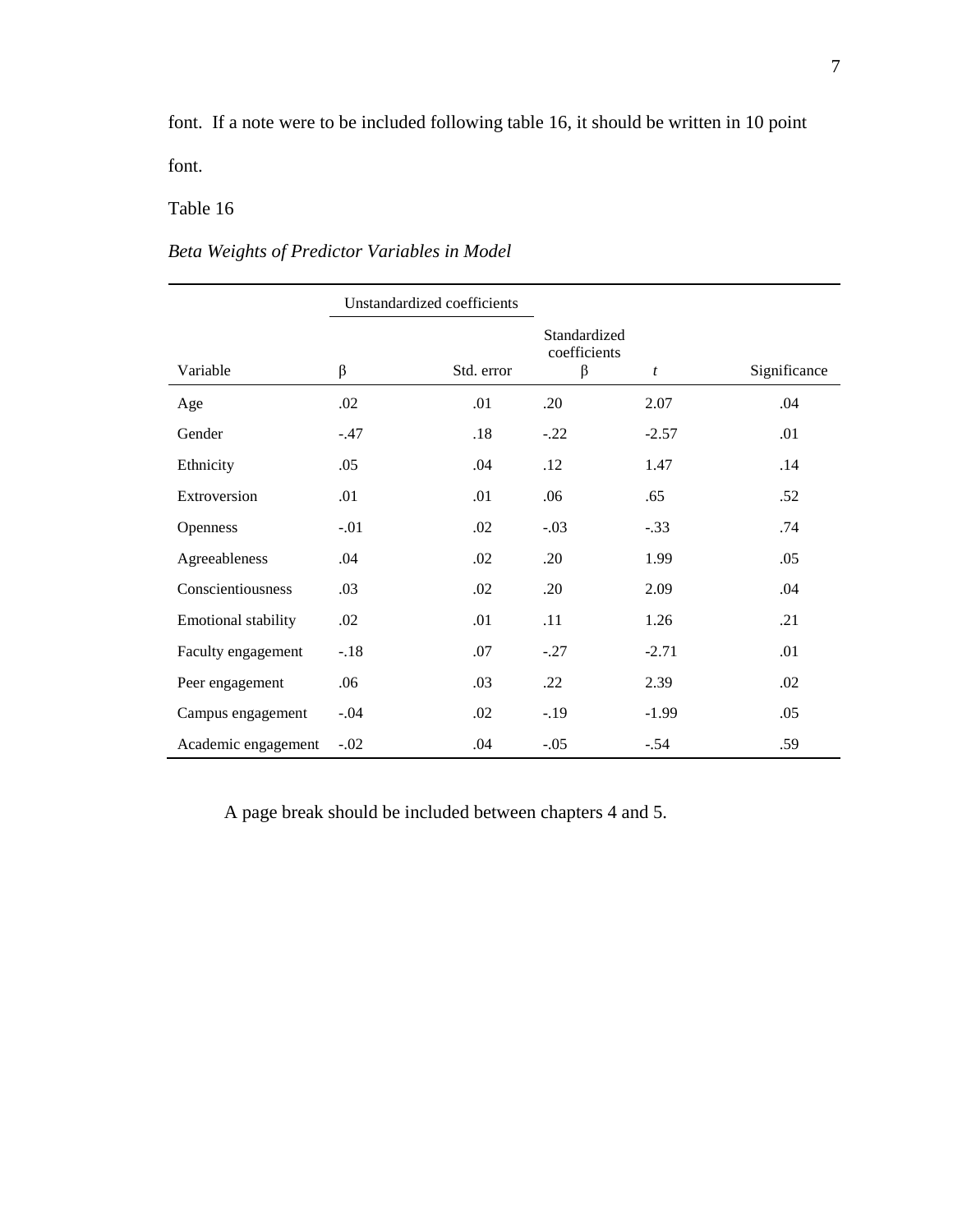### CHAPTER 5—DISCUSSION

Here is an example of a block quotation for 40 words or more. The sentence prior to the block quote should end in a colon:

The quotation should start on a new line. The entire block quote should be indented. The block quote should also be double-spaced. Note that no quotation marks are used with block quotes. The citation for the quote should be provided after the period of the last sentence in the quote. No period follows the citation. (Smith, 2012, p. 199)

Quotes that are less than 40 words should follow the format shown on page 2. A page break should be included between chapter 5 and the reference section.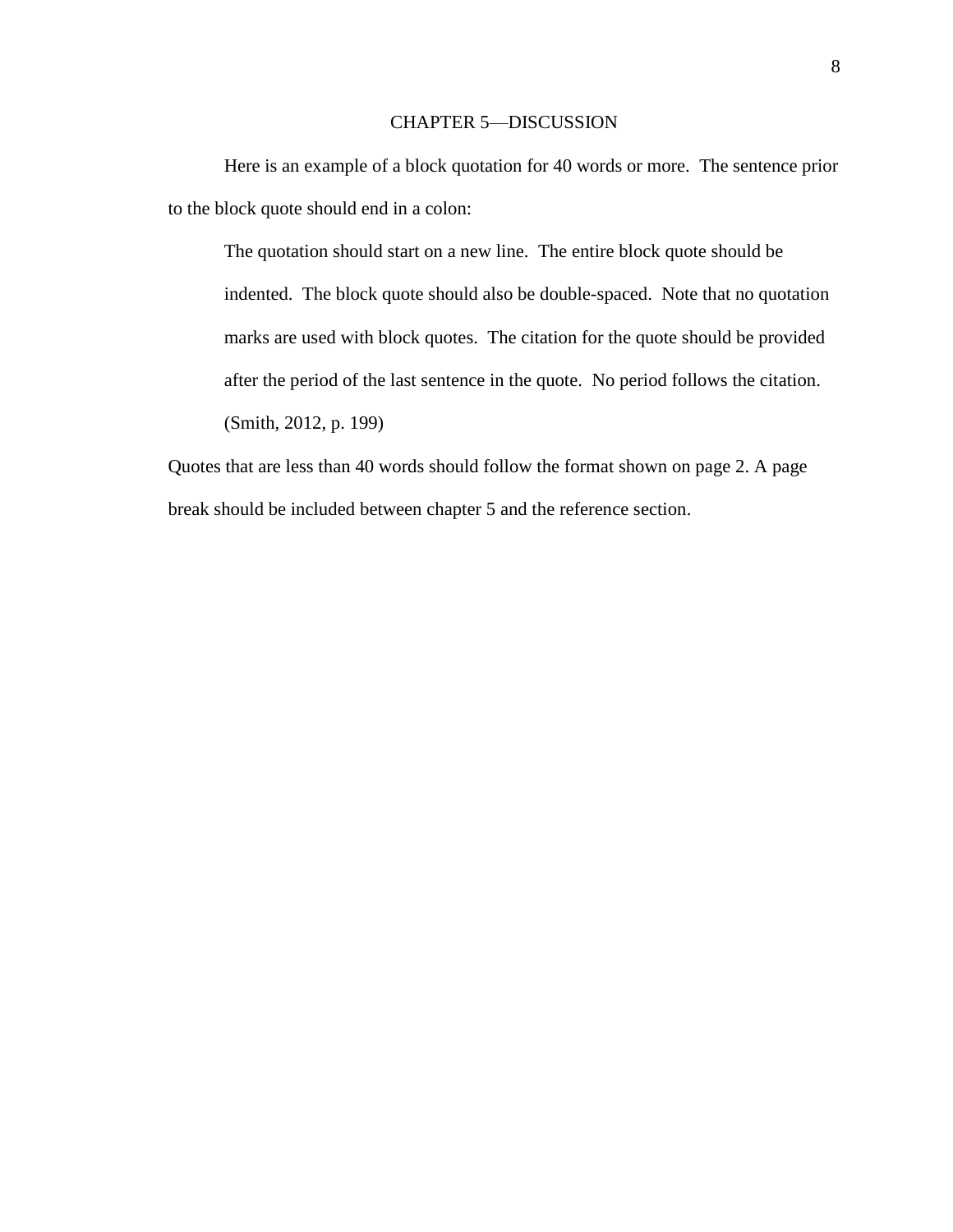#### REFERENCES

- Amaury, N. (Ed.). (2011). A special issue on student engagement [Special issue].*The Review of Higher Education, 35*(1). Example of a reference for the entire special issue of a journal
- American Association of Community Colleges. (2009). *About community colleges.* Retrieved from<http://www.aacc.nche.edu/Pages/default.aspx>Example of an online publication where no author is included
- Astin, A. W. (1993a). What matters in college? *Liberal Education, 79*(4), 4-12.
- Astin, A. W. (1993b). *What matters in college?* San Francisco, CA: Jossey-Bass. Examples of journal articles with the same author and same date
- Bailey, T. R., Calcagno, J. C., Jenkins, D., Kienzl, G., & Leinbach, T. (2005). *Community college student success: What institutional characteristics make a difference?*  (Community College Working Paper No. 3). New York, NY: Teachers College, Columbia University. Example of a working paper reference
- Brinkworth, R., McCann, B., Matthews, C., & Nordstrom, K. (2009). First year expectations and experiences: Student and teacher perspectives. *International Journal of Higher Education and Educational Plan*ning, *58*(2), 157-173. Example of a journal article with multiple authors
- Cohen, A. M., & Brawer, F. B. (2008). *The American Community College.* San Francisco, CA: Jossey-Bass. Example of a book reference
- Family Education Rights and Privacy Act (FERPA), 20 U.S.C., § 1232g, 1974. Example of a government agency code/regulation reference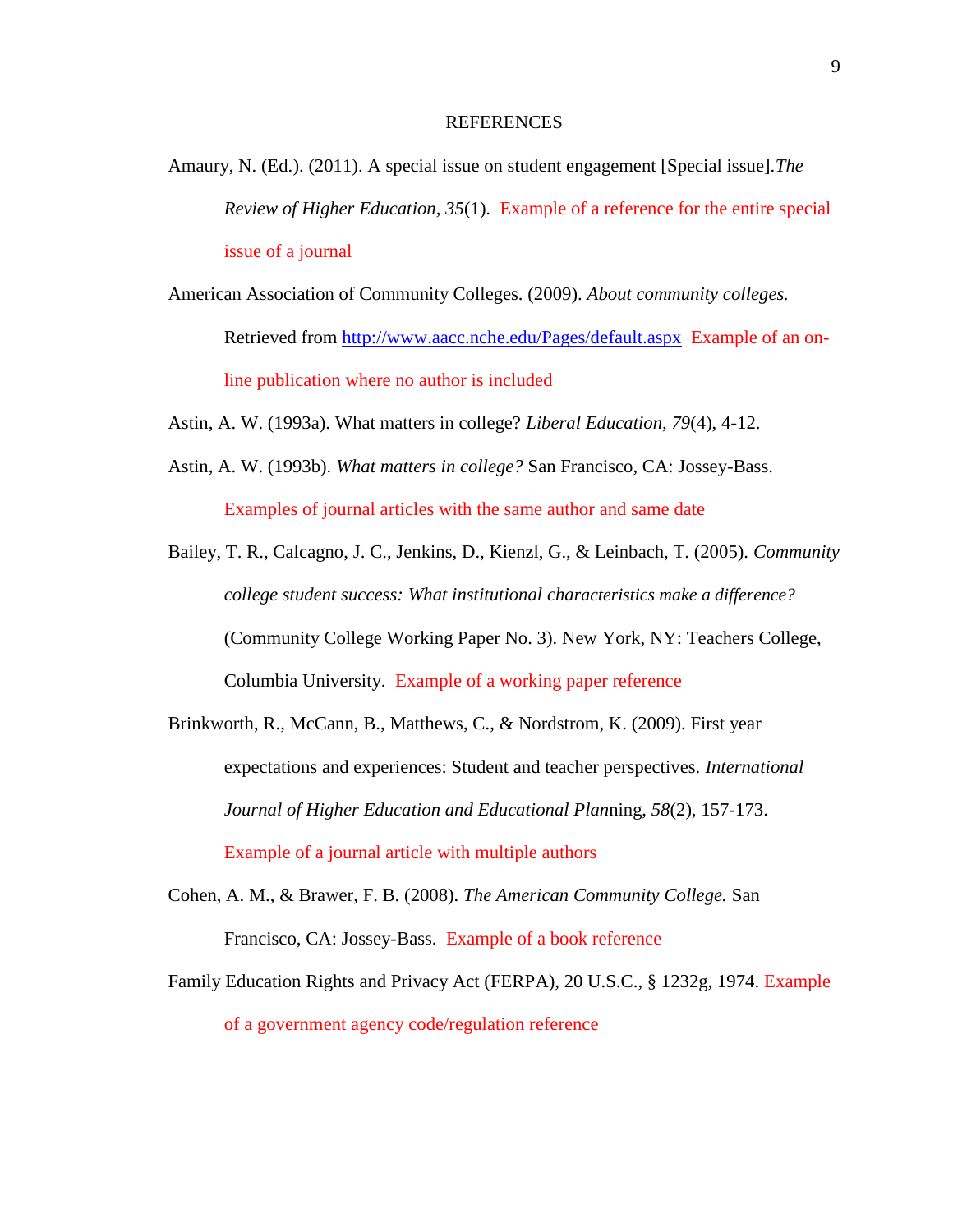- Fremont, J. Z. (1998). *Persistence of college freshmen: Relationships among nonacademic attitudes and personality types* (Doctoral dissertation). Retrieved from ProQuest Dissertations and Theses database. (UMI 9911009) Example of a reference for a dissertation
- Goldberg, L. R. (1990). An alternative "description of personality": The Big-Five factor structure. *Journal of Personality and Social Psychology, 59,* 1216-1229.
- Goldberg, L. R. (1992). The development of markers for the Big-Five factor structure. *Psychological Assessment, 4,* 26-42.
- Goldberg, L. R. (1993). The structure of phenotypic personality traits. *American Psychologist, 48*(1), 26-34. For the above references with a single author - note that they are listed chronologically
- Goldberg, L. R. (1999). A broad-bandwidth, public domain, personality inventory measuring the lower-level facets of several five-factor models. In I. Mervielde, I. Deary, F. De Fruyt, & F. Ostendorf (Eds.), *Personality psychology in Europe* (Vol. 7, pp. 7-28). Tilburg, The Netherlands: Tilburg University Press. Example of book chapter with a specific author – note that the editors are also included
- Kuh, G. D. (2009). The National Survey of Student Engagement: Conceptual and empirical foundations. *New Directions for Institutional Research, 141,* 5-20.
- Kuh, G. D., Cruce, T. M., Shoup, R., Kinzie, J., & Gonyea, R. M. (2008). Unmasking the effects of student engagement on first-year college grades and persistence. *Journal of Higher Education, 79(5), 540-563. For the above references with the* same first author, the reference with only one author comes before the reference for the multi-authored article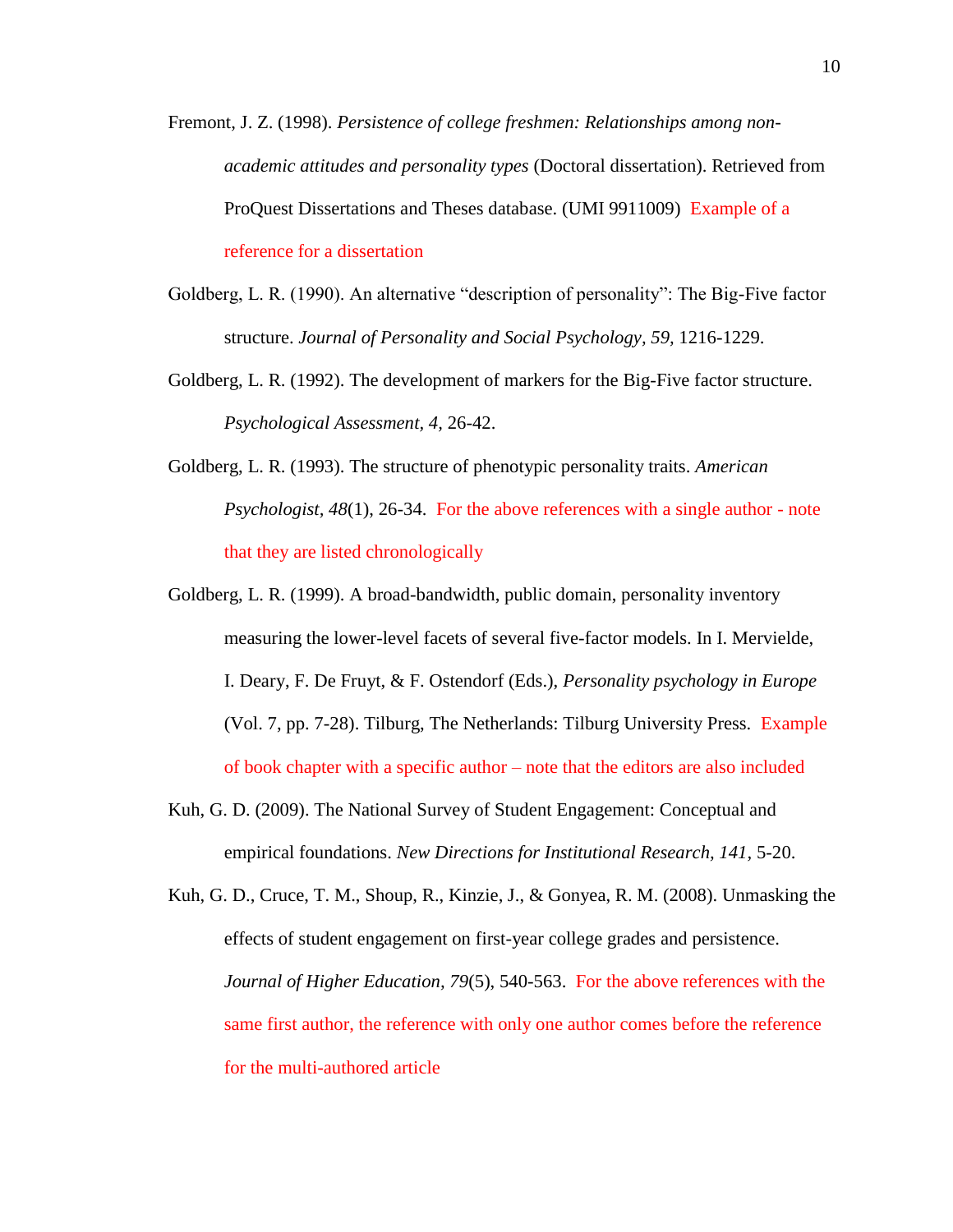- Lounsbury, J. W., Huffstetler, B. C., Leong, F. T., & Gibson, L. W. (2005). Sense of identity and collegiate academic achievement. *Journal of College Student Development, 46,* 501-514.
- Lounsbury, J. W., Saudargas, R. A., & Gibson, L. W. (2004). An investigation of personality traits in relation to intention to withdraw from college. *Journal of College Student Development, 45*(5), 517-534.
- Lounsbury, J. W., Sundstrom, E., Loveland, J. L., & Gibson, L. W. (2003). Broad versus narrow personality traits in predicting academic performance of adolescents. *Learning and Individual Differences, 14,* 67-77. For the above references with the same first author, the references are alphabetized by the name of the second author
- Neufeld, J. E., Rasmussen, H. N., Lopez, S. J., Ryder, J. A., Magyar-Moe, J. L., Ford, A. I., & Bouwkamp, J. C. (2006). The engagement model of person-environment interaction. *Counseling Psychologist, 34*(2), 245-259. Example of a reference for which more than seven authors are noted
- U.S. Department of Education (USDOE). (2003). *Community college students: Goals, academic preparation, and outcomes.* Retrieved from the Institute of Education Sciences, National Center for Education Statistics website: http://nces.ed.gov/ pubs2003/2003164.pdf Example of an online government publication with no author

A page break should be included between the references and the appendices.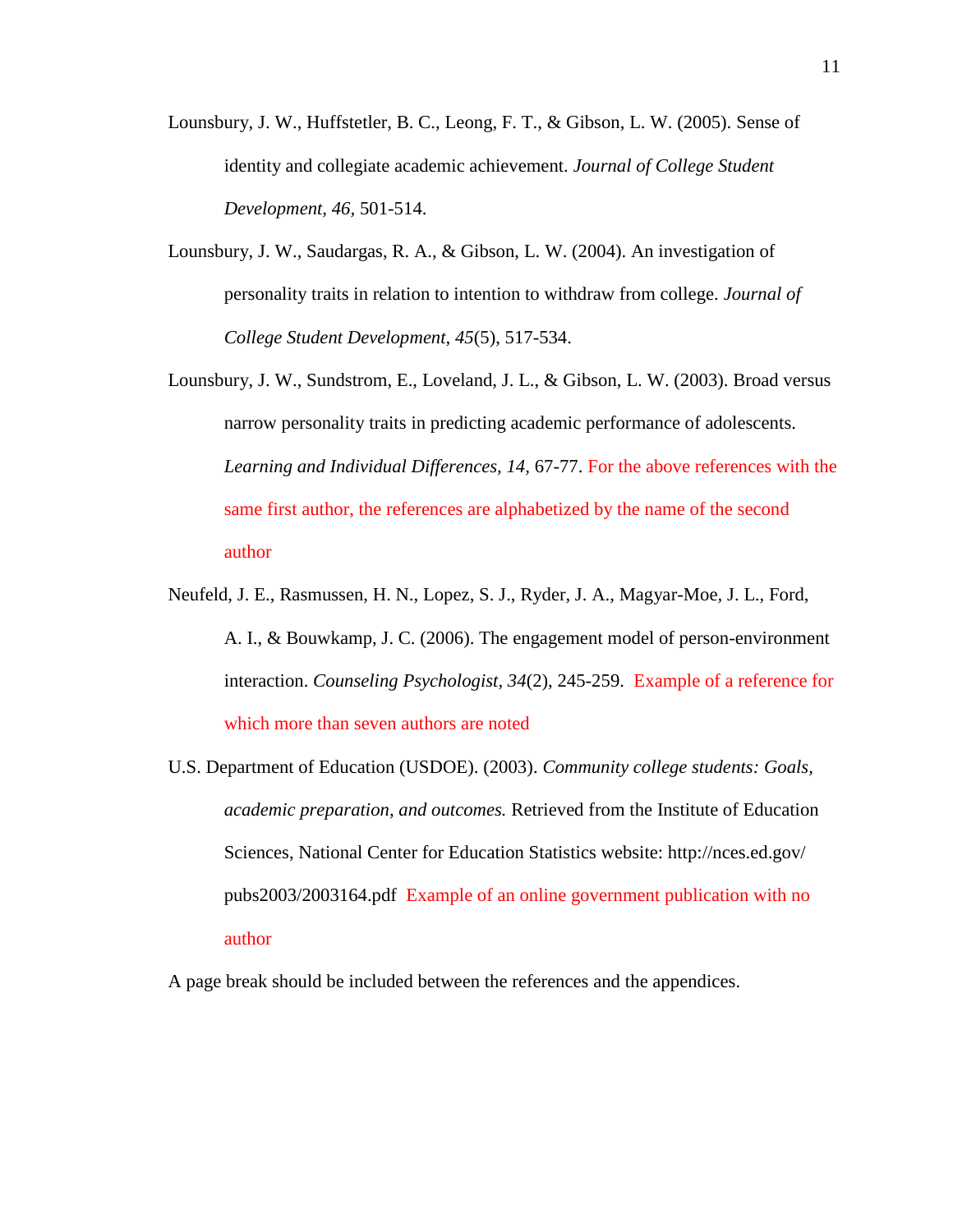## APPENDIX A

# Data Collection Surveys

"Appendix" should be in all caps and centered. A title should be provided below

the appendix. A page break should be included after each item in the appendix.